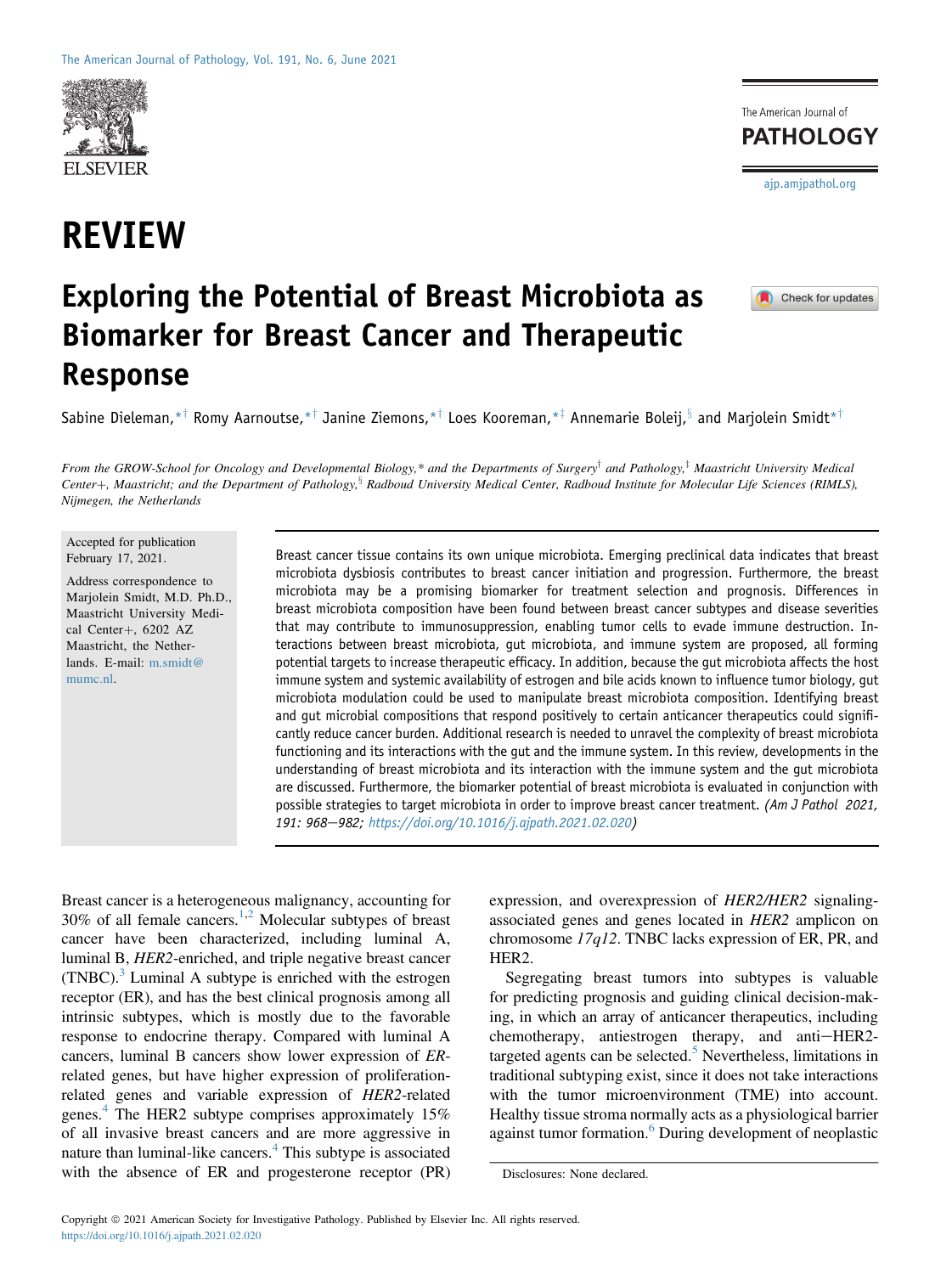cells, the adjacent tissue microenvironment is transformed by autocrine and paracrine mechanisms of cancer cells to maintain optimal conditions for tumor survival and progression. These alterations result in tumor-associated stroma, known as the TME. The TME consists of a heterogeneous collection of fibroblasts, myofibroblasts, neuroendocrine cells, adipocytes, extracellular matrix, blood and lymphatic vascular networks, and is enriched with many immune and inflammatory cells.<sup>[6](#page-12-5)</sup>

Recent findings demonstrate the existence of microbiota, both in healthy stroma and in the TME of extraintestinal or-gans, including the lung, pancreas, and breast.<sup>7-[9](#page-12-6)</sup> It is suggested that organ-specific microbiota play a role in tumor development and therapeutic resistance. In this review, microbial compositions in tumorous and healthy breast tissue are discussed. Moreover, microbiota interactions with the immune system, the gut microbiota and anticancer therapeutics are illustrated. Lastly, the biomarker potential of breast microbiota is evaluated in conjunction with possible strategies to target microbiota in order to improve breast cancer treatment.

## Breast Microbiota in Health and Disease

Many extraintestinal tissues were traditionally considered sterile until the advancement of culture-independent DNA sequencing techniques, using next-generation sequencing technology.<sup>[10](#page-12-7)</sup> The discovered link between colon cancer and certain gut bacteria led to novel investigations of organspecific microbiota in the development of cancers in multiple tissues. $11$  The existence of microbes in breast tissue was firstly demonstrated in 2014 by Xuan et al. $8$  There is increasing evidence of the existence of a unique microbiota in breast tissue that is distinct from the overlying breast skin, and is unrelated to mastitis.<sup>[12](#page-12-10)</sup> The breast microbiota is dominated by the phyla Proteobacteria and Firmicutes, which likely can be attributed to the fatty acid-rich environment in the breast. The discovery of microbiota in breast tissue has brought the attention to its potential role in the pathophysiological process of breast carcinogenesis.

#### Difference between Healthy and Tumorous Breast Tissue

Several studies have examined normal breast tissue adjacent to the breast tumor, approximately 5 cm away from the tumor margin. One study found a higher bacterial load and bacterial richness in breast tumor tissue, compared with adjacent normal breast tissue. $13$  At the phylum level, highest presence of Proteobacteria was found in breast cancer tissue, compared with highest presence of Actinobacteria in adjacent normal breast tissue.<sup>[14](#page-12-12)</sup> The families *Pseudomona*daceae, Sphingomonadaceae, Alcaligenaceae, Ruminococcaceae, and Clostridia seemed to be decreased in adjacent breast tissue compared with breast cancer tis-sue.<sup>[8](#page-12-9)[,15,](#page-12-13)[16](#page-12-14)</sup> At the class level, the absolute abundance in breast tumor tissue was highest for the classes Clostridia and Bacteroidia, $15$  whereas at the genera level, Ralstonia,

followed by *Methylobacterium* and *Sphingomonas*, had the highest abundance.<sup>[15](#page-12-13)[,17](#page-12-15)</sup> In normal adjacent breast tissue, the family *Enterobacteriaceae*, of which *Escherichia coli* is a member, was increased compared with healthy controls.<sup>[18](#page-12-16)</sup> E. coli isolates, cultured from normal adjacent tissue of breast cancer patients, induced DNA double-stranded breaks in vitro in HeLa cells.<sup>[18](#page-12-16)</sup> Similarly, pks-positive E. coli bacteria induced DNA damage in human intestinal orga-noids by the production of the genotoxin colibactin.<sup>[19](#page-12-17)</sup> This finding provides an explanation for a possible pathway by which bacteria, present in the breast, may contribute to breast carcinogenesis.

The microbiota composition of breast tissue adjacent to the tumor has also been compared with healthy breast tissue of women without breast cancer. Compared with healthy breast tissue, adjacent normal breast tissue contained a higher relative abundance of bacteria belonging to the phylum Bacteroidetes, the family Comamondaceae, and the genera *Bacillus* and *Staphylococcus*,<sup>[18](#page-12-16)</sup> which could also suggest a gradual change in microbiota from healthy to cancerous states. However, not all studies identified differences between breast tumor tissue microbiota and adjacent normal breast tissue microbiota.<sup>[16](#page-12-14)–[18](#page-12-14)</sup> Similar microbiota in paired normal tissue and tumor tissue could suggest a predisposition of the entire breast tissue to carcinogenesis and thereby potentially predict breast cancer risk.

## Microbiota Composition in Malignant versus Benign Breast Diseases

The breast microbiota composition of malignant disease, mainly invasive ductal carcinoma, can clearly be distinguished from that of benign breast disease, including fibroadenoma, intraductal papilloma, and atypical hyper-plasia.<sup>[20](#page-12-18)</sup> Phylum Proteobacteria, families *Micrococcaceae*, Caulobacteraceae, Rhodobacteraceae, Nocordioidaceae, and Methylobacteriaceae, and genus Propionicimonas were present in significantly higher levels in malignant breast cancer than in benign breast disease.<sup>[20](#page-12-18)</sup> In another study investigating breast tissue of women with  $ER<sup>+</sup>$  breast cancer, increased abundance of specific genera, including Fusobacterium, Atopobium, Hydrogenophaga, Gluconacetobacter, and Lactobaccilus, was demonstrated in invasive breast cancer compared with benign disease.<sup>[12](#page-12-10)</sup>

Different stages of breast cancer also coincide with a specific microbial profile. Higher stages were associated with reduced bacterial load.<sup>[8](#page-12-9)</sup> In Stage I breast cancer, Proteobacteria, Ruminococcaceae, and Hyphomicrobium were most abundant, whereas Stage II breast cancer showed highest abundance in Euryarchaeota, Firmicutes, Spiro-chaetes, and the genus Sporosarcina.<sup>[15](#page-12-13)</sup> Stage III and Stage IV breast cancer exhibited elevation in Thermi, Gemmatimonadetes, and Tenericutes, and higher abundance of Bosea. The genus Agrococcus was progressively enriched with increased malignancy.<sup>[20](#page-12-18)</sup>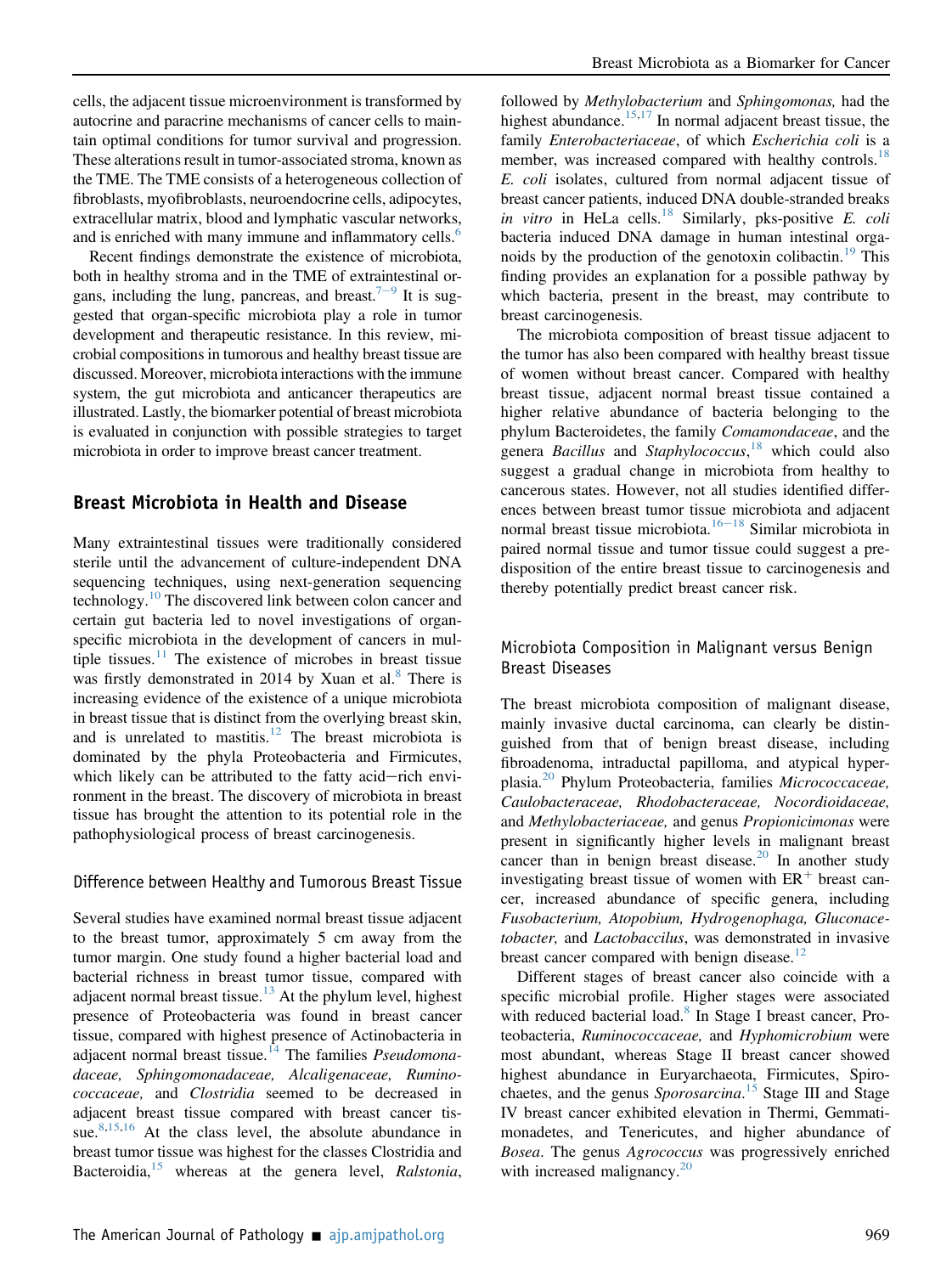| Study                        | Sample size                                                                                                                                                                                                                                                                                    | Sample source            | Breast cancer<br>subtype | Microbiota composition of<br>breast cancer tissue,<br>adjacent breast tissue, and<br>healthy breast tissue                                                                                                                                                                                                                                                                                                                                                                                                                                                                                                                                                                                                                                                                                                                                                                | Microbiota composition of<br>breast cancer subtypes,<br>grades, and stages                                                                                    |
|------------------------------|------------------------------------------------------------------------------------------------------------------------------------------------------------------------------------------------------------------------------------------------------------------------------------------------|--------------------------|--------------------------|---------------------------------------------------------------------------------------------------------------------------------------------------------------------------------------------------------------------------------------------------------------------------------------------------------------------------------------------------------------------------------------------------------------------------------------------------------------------------------------------------------------------------------------------------------------------------------------------------------------------------------------------------------------------------------------------------------------------------------------------------------------------------------------------------------------------------------------------------------------------------|---------------------------------------------------------------------------------------------------------------------------------------------------------------|
| Xuan et al <sup>8</sup>      | Analysis 1: 20 breast<br>cancer patients;<br>breast cancer tissue<br>and adjacent breast<br>tissue obtained from<br>same patient<br>Analysis 2: 39 breast<br>cancer tissue samples,<br>subdivided in breast<br>cancer stages: Stage<br>I: $n = 18$<br>Stage II: $n = 9$<br>Stage III: $n = 12$ | FFPE and fresh<br>frozen | $ER$ <sup>+</sup>        | Comparing adjacent breast<br>tissue with breast cancer<br>tissue, higher absolute<br>abundance of<br>Sphingomonas<br>yanoikuyae was found in<br>adjacent tissue.<br>Comparing breast cancer<br>tissue with adjacent<br>breast tissue, higher<br>relative abundance of<br>Methylobacterium<br>radiotolerans was found<br>in breast cancer tissue.                                                                                                                                                                                                                                                                                                                                                                                                                                                                                                                          | Decreased bacterial load was<br>found in breast cancer<br>tissue with more severe<br>breast cancer stages.                                                    |
| Urbaniak et al <sup>18</sup> | 58 adjacent breast<br>tissue samples:<br>13 benign breast<br>tumors; 45 malignant<br>breast cancers<br>23 healthy breast tissue<br>samples                                                                                                                                                     | Fresh tissue             |                          | Comparing healthy breast<br>tissue with adjacent<br>breast tissue, increased<br>relative abundance of<br>Prevotella, Lactococcus,<br>Streptococcus,<br>Corynebacterium, and<br>Micrococcus was found in<br>healthy breast tissue.<br>Comparing adjacent breast<br>tissue with healthy breast<br>tissue, increased relative<br>abundance of genera<br><b>Bacillus</b> and<br>Staphylococcus, families<br>Enterobacteriaceae and<br>Comamondaceae, and<br>phylum Bacteroidetes<br>was found in adjacent<br>breast tissue.<br>Comparing adjacent breast<br>tissue from patients with<br>benign tumors with<br>adjacent breast tissue<br>from patients with<br>malignant tumors and<br>healthy tissue, microbial<br>profiles of benign tumors<br>were more similar to<br>microbial profiles of<br>malignant tumors than to<br>microbial profiles of<br>healthy breast tissue. | Comparing microbiota<br>composition of adjacent<br>breast tissue of women<br>with different cancer<br>stages, no differences<br>were found.                   |
| Banerjee et al <sup>21</sup> | 100 triple-negative<br>breast cancer tissue<br>samples<br>17 matched (adjacent<br>breast tissue) and 20<br>nonmatched controls                                                                                                                                                                 | <b>FFPE</b>              | <b>TNBC</b>              | Comparing TNBC tissue with<br>healthy breast tissue,<br>higher percentage of<br>probes of the genera<br>Prevotella,<br>Brevundimonas,                                                                                                                                                                                                                                                                                                                                                                                                                                                                                                                                                                                                                                                                                                                                     | In TNBC, highest prevalence<br>of probes detecting<br>Arcanobacterium (in 75%<br>of samples) was found,<br>followed by<br>Brevundimonas,<br>(table continues) |

## <span id="page-2-0"></span>Table 1 Overview of Studies Analyzing Breast Microbiota Composition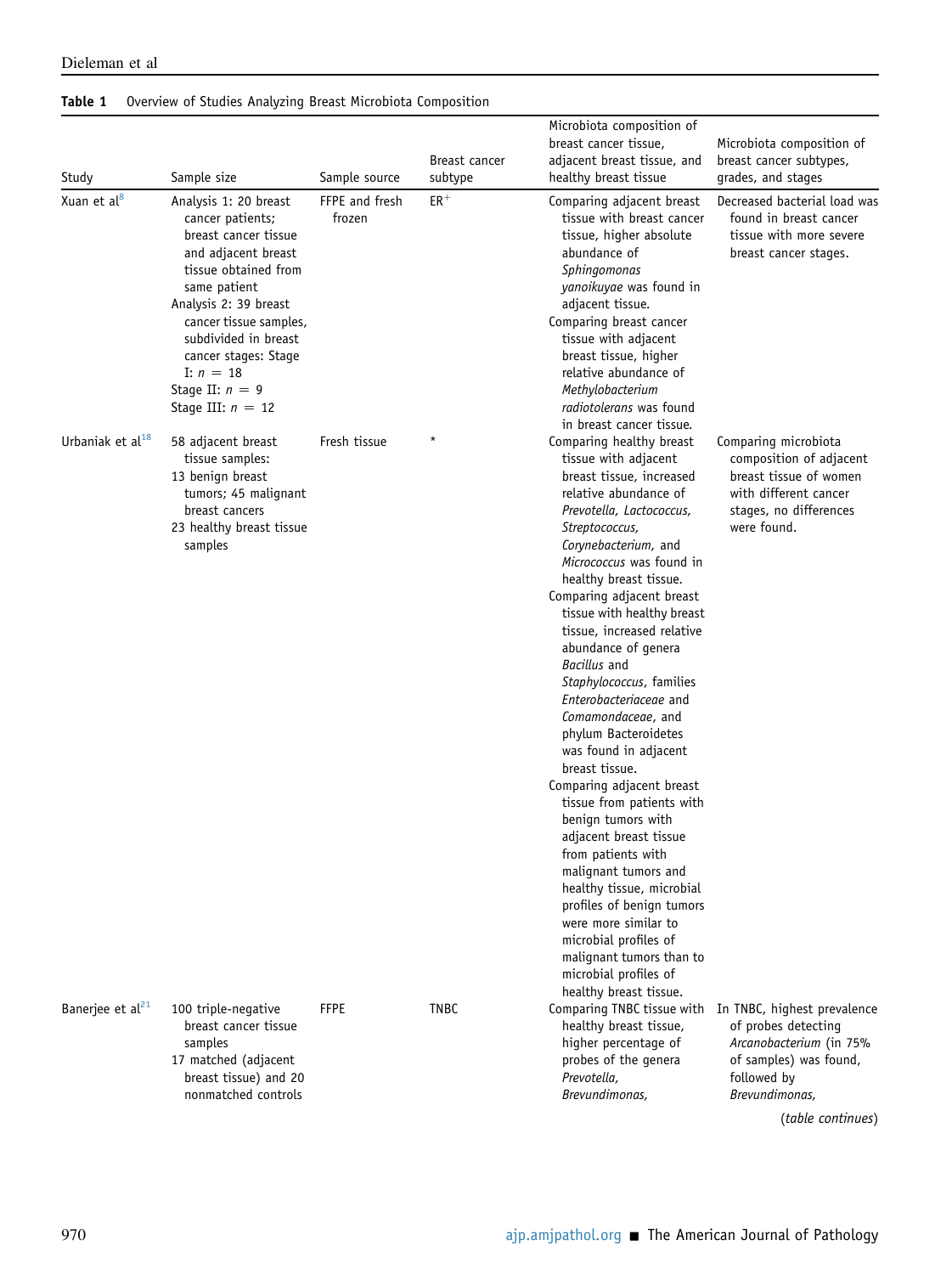|                            |                                                                                                                                                                     |               |                                                                     | Microbiota composition of                                                                                                                                                                                                                                                                                                                                                                                                                                                                                                                                                                                                                      |                                                                                                                                                                                                                                                                                                                                                                                                                         |
|----------------------------|---------------------------------------------------------------------------------------------------------------------------------------------------------------------|---------------|---------------------------------------------------------------------|------------------------------------------------------------------------------------------------------------------------------------------------------------------------------------------------------------------------------------------------------------------------------------------------------------------------------------------------------------------------------------------------------------------------------------------------------------------------------------------------------------------------------------------------------------------------------------------------------------------------------------------------|-------------------------------------------------------------------------------------------------------------------------------------------------------------------------------------------------------------------------------------------------------------------------------------------------------------------------------------------------------------------------------------------------------------------------|
| Study                      | Sample size                                                                                                                                                         | Sample source | Breast cancer<br>subtype                                            | breast cancer tissue,<br>adjacent breast tissue, and<br>healthy breast tissue                                                                                                                                                                                                                                                                                                                                                                                                                                                                                                                                                                  | Microbiota composition of<br>breast cancer subtypes,<br>grades, and stages                                                                                                                                                                                                                                                                                                                                              |
|                            | (healthy breast<br>tissue)                                                                                                                                          |               |                                                                     | Arcanobacterium,<br>Escherichia,<br>Sphingobacterium,<br>Actinomyces, and Rothia<br>was found in TNBC tissue.<br>Comparing TNBC tissue with<br>healthy breast tissue,<br>higher percentage of<br>probes of the viruses<br>MMTV, hepatitis C1,<br>EBV1, BPSV, HCMV, KSHV,<br>PCPV, HPV2, HTLV-2,<br>HPV6B, MCPV, HTLV1,<br>HPV18, hepatitis B, SV40,<br>HPV16, HHV1, okra<br>mosaic virus, FSV,<br>hepatitis GB, viroids, and<br>orf virus was found in<br>TNBC tissue.<br>Comparing TNBC tissue with<br>healthy breast tissue,<br>higher percentage of<br>probes of the fungi<br>Pleistophora and<br>Paecilomyces was found<br>in TNBC tissue. | Sphingobacteria,<br>Providencia, Prevotella,<br>Brucela, Escherichia,<br>Actinomyces, Mobiluncus,<br>Propiniobacteria,<br>Geobacillus, Rothia,<br>Peptinophilus, and<br>Capnocytophaga.<br>The highest hybridization<br>signal in TNBC was found<br>for the bacterial probe of<br>Prevotella, for the viral<br>probe of Herpesvirus, for<br>the fungal probe of Piedra,<br>and for the parasitic probe<br>of Trichuris. |
| Hieken et al <sup>12</sup> | 28 adjacent breast<br>tissue samples:<br>13 benign breast<br>tumors; 15 malignant<br>breast cancer (67%<br>Stage I, 33% Stage II,<br>13% positive lymph<br>node)    | Fresh frozen  | All $ER/PR^+$ , 29%<br>$HER2^+$                                     | Comparing malignant<br>breast cancer tissue with<br>benign breast tumors,<br>higher relative<br>abundance of<br>Fusobacterium,<br>Atopobium,<br>Hydrogenophaga,<br>Gluconacetobacter, and<br>Lactobaccilus was found<br>in malignant breast<br>tissue.                                                                                                                                                                                                                                                                                                                                                                                         |                                                                                                                                                                                                                                                                                                                                                                                                                         |
| Wang et al <sup>16</sup>   | 57 breast cancer tissue<br>samples<br>21 healthy breast tissue<br>samples<br>Breast cancer stages:<br>Stage I: $n = 22$<br>Stage II: $n = 30$<br>Stage III: $n = 5$ | Fresh frozen  | $ER/PR^{+}$ (n = 50)<br>HER2 <sup>+</sup> ( $n = 9$ )               | Comparing breast cancer<br>tissue with healthy<br>breast tissue, decreased<br>relative abundance of<br>Methylobacterium and<br>increased relative<br>abundance of<br>Alcaligenaceae were<br>found in breast cancer<br>tissue.<br>Comparing breast cancer<br>tissue with adjacent<br>breast tissue, no<br>significant differences<br>were found.                                                                                                                                                                                                                                                                                                | Comparing HR <sup>+</sup> breast<br>cancer tissue with $HR^-$<br>breast cancer tissue,<br>increased Shannon<br>diversity and decreased<br>relative abundance of<br>Methylobacterium was<br>found in $HR^+$ breast<br>cancer.                                                                                                                                                                                            |
|                            | Thompson et $al^{14}$ The Cancer Genome<br>Atlas (TCGA)<br>668 breast cancer tissue                                                                                 | Fresh frozen  | $ER^+$ , HER2 <sup>+</sup> , TNBC<br>(distribution is<br>not given) | In breast cancer tissue,<br>phylum Proteobacteria<br>was most abundant,                                                                                                                                                                                                                                                                                                                                                                                                                                                                                                                                                                        |                                                                                                                                                                                                                                                                                                                                                                                                                         |
|                            |                                                                                                                                                                     |               |                                                                     |                                                                                                                                                                                                                                                                                                                                                                                                                                                                                                                                                                                                                                                | (table continues)                                                                                                                                                                                                                                                                                                                                                                                                       |

## Table 1 (continued)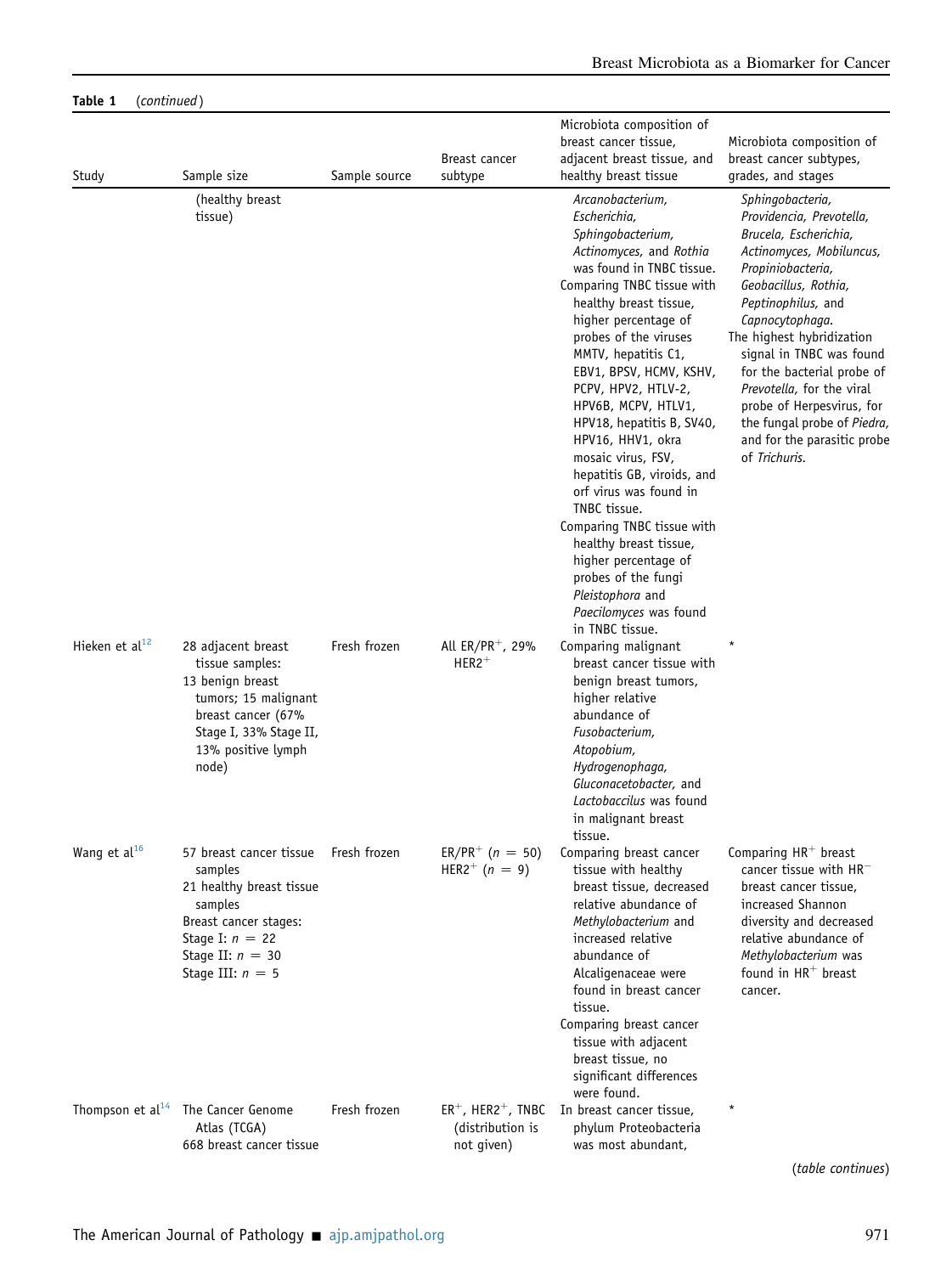| Dieleman et al |  |  |
|----------------|--|--|
|----------------|--|--|

## Table 1 (continued)

|                              |                                                                                  |               | Breast cancer                                                  | Microbiota composition of<br>breast cancer tissue,<br>adjacent breast tissue, and                                                                                                                                                                                                                                                                                                                                                                                                                                                                                                                                                                      | Microbiota composition of<br>breast cancer subtypes,                                                                                                                                                                                                                                                                                                                                                                                                                                                                                                                                                                                                                                                                                                                                                                                                                                                                                                                                                                                                                                                                                                                                                                                                                                                                                                                                          |
|------------------------------|----------------------------------------------------------------------------------|---------------|----------------------------------------------------------------|--------------------------------------------------------------------------------------------------------------------------------------------------------------------------------------------------------------------------------------------------------------------------------------------------------------------------------------------------------------------------------------------------------------------------------------------------------------------------------------------------------------------------------------------------------------------------------------------------------------------------------------------------------|-----------------------------------------------------------------------------------------------------------------------------------------------------------------------------------------------------------------------------------------------------------------------------------------------------------------------------------------------------------------------------------------------------------------------------------------------------------------------------------------------------------------------------------------------------------------------------------------------------------------------------------------------------------------------------------------------------------------------------------------------------------------------------------------------------------------------------------------------------------------------------------------------------------------------------------------------------------------------------------------------------------------------------------------------------------------------------------------------------------------------------------------------------------------------------------------------------------------------------------------------------------------------------------------------------------------------------------------------------------------------------------------------|
| Study                        | Sample size                                                                      | Sample source | subtype                                                        | healthy breast tissue                                                                                                                                                                                                                                                                                                                                                                                                                                                                                                                                                                                                                                  | grades, and stages                                                                                                                                                                                                                                                                                                                                                                                                                                                                                                                                                                                                                                                                                                                                                                                                                                                                                                                                                                                                                                                                                                                                                                                                                                                                                                                                                                            |
| Banerjee et al <sup>22</sup> | samples<br>72 adjacent breast<br>tissue samples<br>148 breast cancer tissue FFPE |               | $ER/PR^{+}$ (n = 50)<br>HER2 <sup>+</sup> ( $n = 34$ )         | followed by<br>Actinobacteria and<br>Firmicutes.<br>In adjacent breast tissue,<br>highest presence of<br>phylum Actinobacteria<br>was observed.<br>For all breast cancer                                                                                                                                                                                                                                                                                                                                                                                                                                                                               | In $ER/PR^+$ breast cancer,                                                                                                                                                                                                                                                                                                                                                                                                                                                                                                                                                                                                                                                                                                                                                                                                                                                                                                                                                                                                                                                                                                                                                                                                                                                                                                                                                                   |
|                              | samples<br>20 healthy breast tissue<br>samples                                   |               | $ER/PR^+$ , HER2 <sup>+</sup><br>$(n = 24)$<br>TNBC $(n = 40)$ | subtypes, significant<br>hybridization signals<br>were found for<br>Actinomyces, Bartonella,<br>Brevundimonas, Coxiella,<br>Mobiluncus,<br>Mycobacterium,<br>Rickettsia, and<br>Sphingomonas.<br>No bacterial signatures in<br>healthy breast tissue<br>were found of the<br>following bacteria that<br>were detected in breast<br>cancer tissue:<br>Actinomyces, Aerococcus,<br>Arcanobacterium,<br>Bifigdobacterium,<br>Bordetella,<br>Cardiobacterium,<br>Corynebacterium,<br>Eikenella, Fusobacterium,<br>Geobacillus, Helicobacter,<br>Kingella, Orientia,<br>Pasteurella,<br>Peptinophilus, Prevotella,<br>Rothia, Salmonella, and<br>Treponema. | highest hybridization<br>signals were found for<br>probes of viruses<br>Anelloviridae and<br>Flaviviridae, and for fungal<br>probes of Filobasidiella,<br>Mucor, and Trichophyton.<br>Comparing $ER/PR^+$ breast<br>cancer tissue with healthy<br>breast tissue, signals for<br>Arcanobacterium,<br>Bifidobacterium,<br>Cardiobacterium,<br>Citrobacter, and Escherichia<br>were associated with ER/<br>$PR+$ breast cancer tissue.<br>In HER2 <sup>+</sup> breast cancer,<br>highest hybridization<br>signals were found for<br>probes of the virus<br>Togaviridae, and the fungi<br>Epidermophyton,<br>Fonsecaea, and<br>Pseudallescheria.<br>The virus Nodoviridae was<br>only detected in HER2 <sup>+</sup><br>breast cancer.<br>In $ER/PR^+$ , HER2 <sup>+</sup> breast<br>cancer, highest<br>hybridization signals were<br>found for probes of the<br>virus Polyomaviridae and<br>the fungus Penicillum.<br>Comparing ER/PR <sup>+</sup> , HER2 <sup>+</sup><br>breast cancer tissue with<br>healthy breast tissue,<br>signals for Bordetella,<br>Campylobacter, Chlamydia,<br>Chlamydophila, Legionella,<br>and Pasteurella were<br>associated with ER/PR <sup>+</sup> ,<br>$HER2^+$ breast cancer.<br>In TNBC, highest<br>hybridization signals were<br>found for probes of viruses<br>Picornaviridae and<br>Anelloviridae, and fungi<br>Alternaria, Malassezia,<br>(table continues) |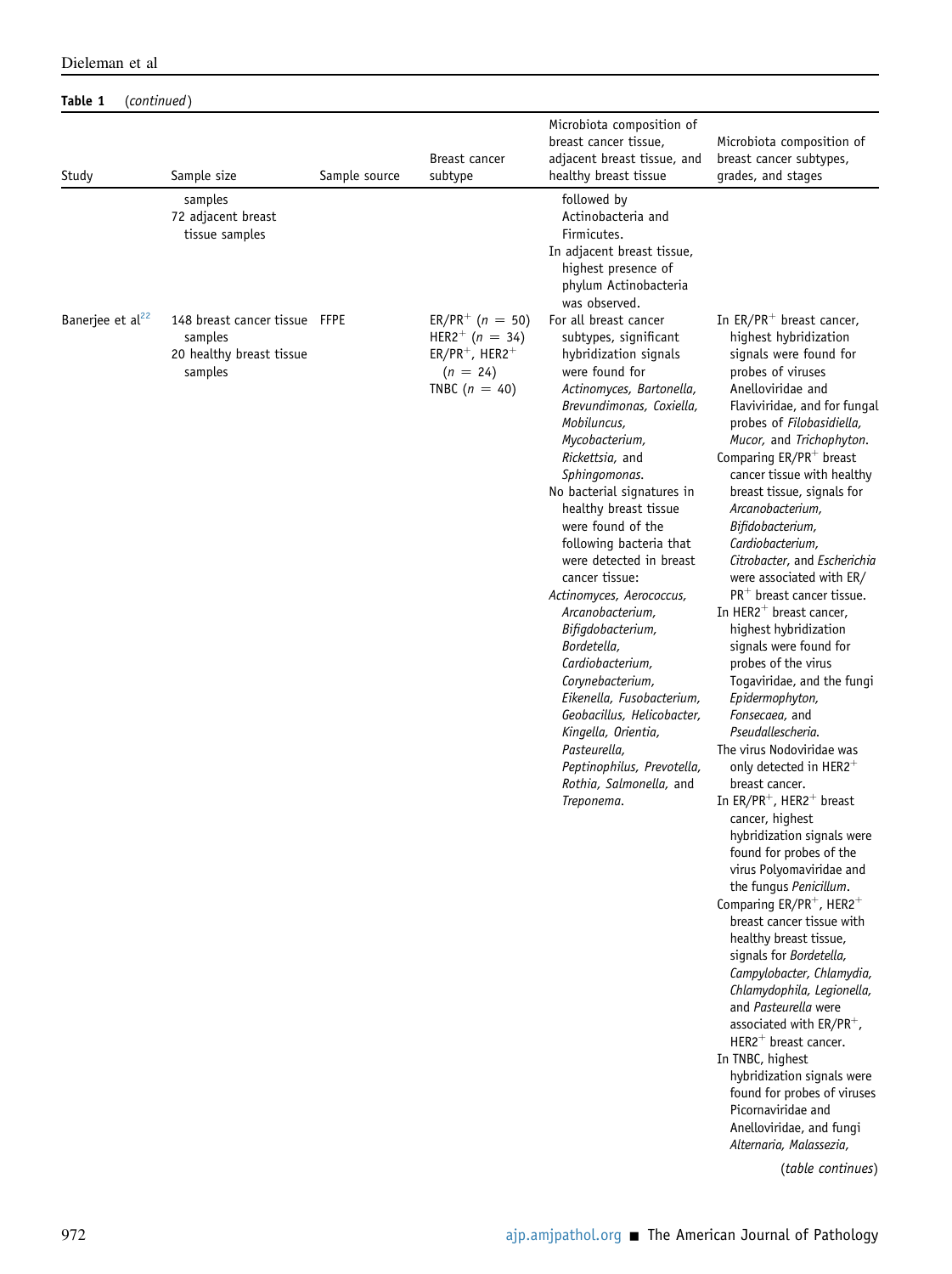| Table 1           | (continued)                                                                                                                                                                                                                                                                                                      |               |                                                                                                                             |                                                                                                                                                                                                                                                                                                                                                                                                                                                                                                                                                                                                                                                                                                                                                                                                                                    |                                                                                                                                                                                                                                                                                                                                                                                                                                                                                                                                                                                                                                                                                                                                                                                                                                                  |
|-------------------|------------------------------------------------------------------------------------------------------------------------------------------------------------------------------------------------------------------------------------------------------------------------------------------------------------------|---------------|-----------------------------------------------------------------------------------------------------------------------------|------------------------------------------------------------------------------------------------------------------------------------------------------------------------------------------------------------------------------------------------------------------------------------------------------------------------------------------------------------------------------------------------------------------------------------------------------------------------------------------------------------------------------------------------------------------------------------------------------------------------------------------------------------------------------------------------------------------------------------------------------------------------------------------------------------------------------------|--------------------------------------------------------------------------------------------------------------------------------------------------------------------------------------------------------------------------------------------------------------------------------------------------------------------------------------------------------------------------------------------------------------------------------------------------------------------------------------------------------------------------------------------------------------------------------------------------------------------------------------------------------------------------------------------------------------------------------------------------------------------------------------------------------------------------------------------------|
| Study             | Sample size                                                                                                                                                                                                                                                                                                      | Sample source | Breast cancer<br>subtype                                                                                                    | Microbiota composition of<br>breast cancer tissue,<br>adjacent breast tissue, and<br>healthy breast tissue                                                                                                                                                                                                                                                                                                                                                                                                                                                                                                                                                                                                                                                                                                                         | Microbiota composition of<br>breast cancer subtypes,<br>grades, and stages                                                                                                                                                                                                                                                                                                                                                                                                                                                                                                                                                                                                                                                                                                                                                                       |
|                   |                                                                                                                                                                                                                                                                                                                  |               |                                                                                                                             |                                                                                                                                                                                                                                                                                                                                                                                                                                                                                                                                                                                                                                                                                                                                                                                                                                    | Piedraia, and Rhizomucor.<br>Comparing TNBC tissue with<br>healthy breast tissue,<br>signals for Aerococcus,<br>Arcobacter, Geobacillus,<br>Orientia, and Rothia were<br>associated with TNBC<br>tissue.                                                                                                                                                                                                                                                                                                                                                                                                                                                                                                                                                                                                                                         |
| Meng et $al^{20}$ | 94 breast tumor tissue<br>samples:<br>22 benign breast<br>tumors; 72 malignant<br>breast cancer (grade<br>I: $n = 7$ , grade II:<br>$n = 36$ , grade III:<br>$n = 13$ , NO-grade:<br>$n = 16$                                                                                                                    | Fresh frozen  | $ER^+$ (n = 47)<br>ER- $(n = 25)$                                                                                           | Comparing malignant<br>breast cancer tissue with<br>benign breast tumor<br>tissue, increased relative<br>abundance of<br>Proteobacteria,<br>Micrococcaceae,<br>Caulobacteraceae,<br>Rhodobacteraceae,<br>Nocordioidaceae,<br>Methylobacteriaceae, and<br>Propionicimonas was<br>found in malignant<br>breast cancer tissue.                                                                                                                                                                                                                                                                                                                                                                                                                                                                                                        | Comparing grade III breast<br>cancer tissue with grade I<br>and II breast cancer<br>tissue, higher alpha<br>diversity was found in<br>grade III breast cancer.<br>With increasing grade,<br>decreased relative<br>abundance of<br>Bacteroidaceae and<br>increased relative<br>abundance of Agrococcus<br>were found.                                                                                                                                                                                                                                                                                                                                                                                                                                                                                                                             |
| Smith et $al15$   | 53 breast cancer tissue<br>samples<br>11 adjacent breast<br>tissue samples<br>8 healthy breast tissue<br>samples<br>Breast cancer stage:<br>Stage I: $n = 13$<br>Stage II: $n = 24$<br>Stage III and IV:<br>$n = 19$<br>Missing: $n = 8$<br>Non-Hispanic whites:<br>$n = 51$<br>Non-Hispanic blacks:<br>$n = 12$ | Fresh frozen  | Luminal A<br>$(n = 22)$<br>Luminal B<br>$(n = 14)$<br>HER2 <sup>+</sup> ( $n = 6$ )<br>TNBC $(n = 15)$<br>Missing $(n = 7)$ | Comparing healthy breast<br>tissue with breast cancer<br>tissue, higher alpha<br>diversity, decreased<br>relative abundance of<br>Pseudomonadaceae,<br>Sphingomonadaceae, and<br>Ruminococcaceae, and<br>increased relative<br>abundance of<br>Actinomycetaceae were<br>found in healthy breast<br>tissue.<br>Comparing adjacent breast<br>tissue to breast cancer<br>tissue, lower relative<br>abundance of<br>Ruminococcaceae and<br>Clostridia was found in<br>adjacent breast tissue.<br>Comparing adjacent breast<br>tissue with healthy breast<br>tissue, higher relative<br>abundance of<br>Pseudomonadaceae was<br>found in adjacent breast<br>tissue.<br>In breast cancer tissue,<br>class Clostridia,<br>Bacteroidia, and family<br>Ruminococcaceae were<br>found to be most<br>abundant. Family<br>Xanthomonadaceae was | In luminal A breast cancer,<br>order Xanthomonadales<br>was most abundant.<br>In luminal B breast cancer,<br>genus Clostridium was<br>most abundant.<br>In the luminal subtypes,<br>phyla Tenericutes,<br>Proteobacteria, and<br>Planctomycetes were most<br>abundant.<br>In HER2 <sup>+</sup> breast cancer,<br>genus Akkermansia and<br>phyla Thermia and<br>Verrucomicrobia were<br>most abundant.<br>In TNBC, genera<br>Streptococcaceae and<br>Ruminococcus, and phyla<br>Euryarchaeota,<br>Cyanobacteria, and<br>Firmicutes were most<br>abundant.<br>In Stage I breast cancer,<br>family Ruminococcaceae,<br>and genus<br>Hyphomicrobium were<br>most abundant.<br>In Stage II breast cancer,<br>genus Sporosarcina was<br>most abundant.<br>In Stage III and IV breast<br>cancer, genus Bosea was<br>most abundant.<br>(table continues) |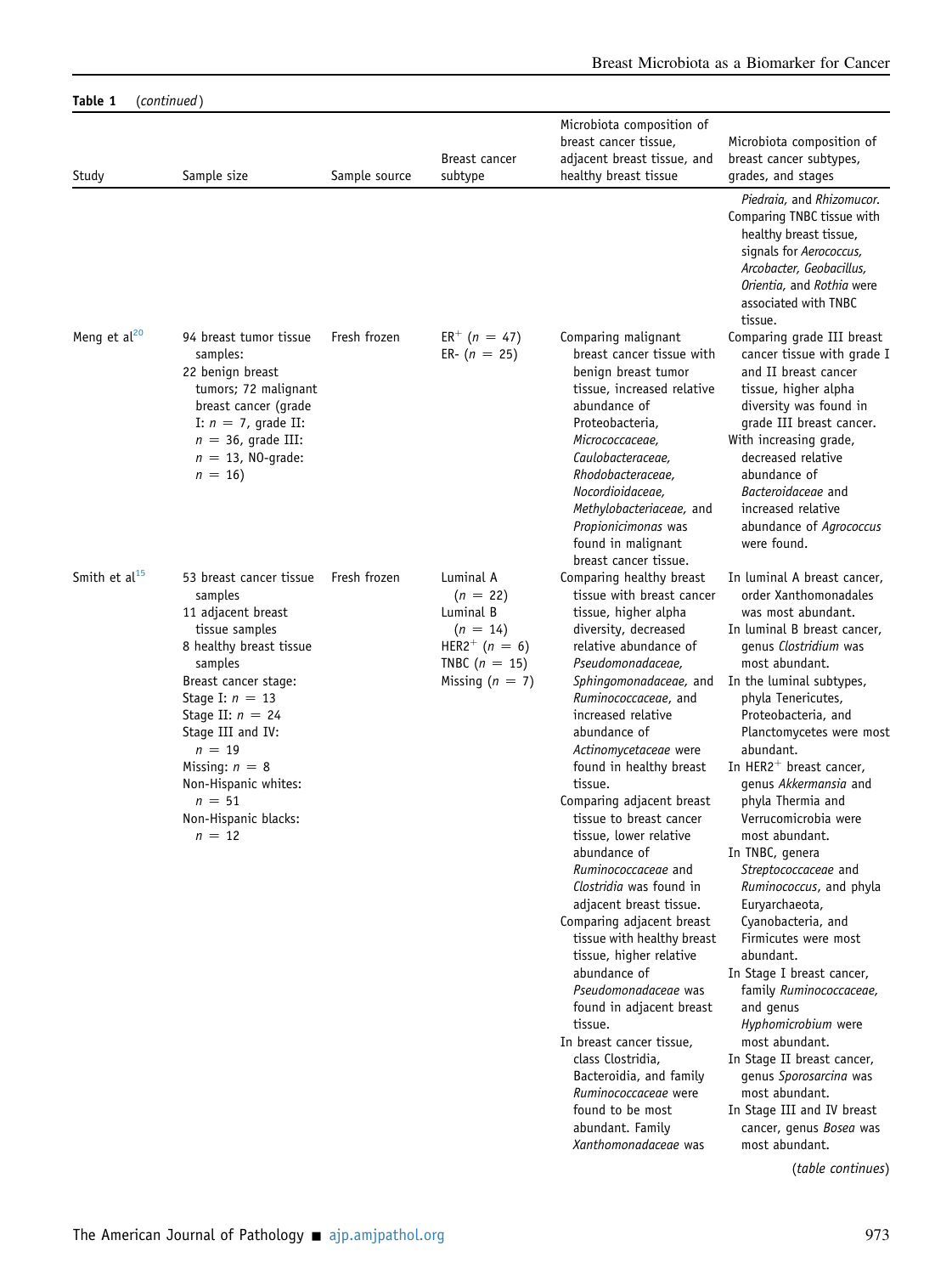|                      |                                                                                                                                                                          |               |                                                                                                                                  | Microbiota composition of                                                                                                                                                                                                                                                                                                                                                                                                        |                                                                                                                                                                                                                                                                                     |
|----------------------|--------------------------------------------------------------------------------------------------------------------------------------------------------------------------|---------------|----------------------------------------------------------------------------------------------------------------------------------|----------------------------------------------------------------------------------------------------------------------------------------------------------------------------------------------------------------------------------------------------------------------------------------------------------------------------------------------------------------------------------------------------------------------------------|-------------------------------------------------------------------------------------------------------------------------------------------------------------------------------------------------------------------------------------------------------------------------------------|
| Study                | Sample size                                                                                                                                                              | Sample source | Breast cancer<br>subtype                                                                                                         | breast cancer tissue,<br>adjacent breast tissue, and<br>healthy breast tissue                                                                                                                                                                                                                                                                                                                                                    | Microbiota composition of<br>breast cancer subtypes,<br>grades, and stages                                                                                                                                                                                                          |
|                      |                                                                                                                                                                          |               |                                                                                                                                  | most abundant in breast<br>cancer tissue of non-<br>Hispanic white women.<br>Genus Ralstonia was most<br>abundant in breast<br>cancer tissue of non-<br>Hispanic black women.<br><b>Families</b><br>Pseudomonadaceae.<br>Sphingomonadaceae, and<br>Caulobacteraceae were<br>most abundant in<br>adjacent breast tissue.                                                                                                          |                                                                                                                                                                                                                                                                                     |
| Costantini et $al17$ | 16 breast cancer tissue<br>samples<br>16 adjacent breast<br>tissue samples                                                                                               | Fresh tissue  | $ER/PR^{+}$ (n = 14)<br>$ER/PR^{-}$ (n = 2)<br>HER2 <sup>+</sup> ( $n = 1$ )<br>HER2 <sup>-</sup> ( $n = 15$ )<br>TNBC $(n = 1)$ | In breast cancer tissue,<br>phylum Proteobacteria<br>was most abundant,<br>followed by Firmicutes,<br>Actinobacteria, and<br>Bacteroidetes.<br>50% to 75% of relative<br>abundances belonged to<br>genera Ralstonia,<br>Methylobacterium, and<br>Sphingomonas.                                                                                                                                                                   |                                                                                                                                                                                                                                                                                     |
|                      |                                                                                                                                                                          |               |                                                                                                                                  | 25% to 50% of relative<br>abundances belonged to<br>genera Staphylococcus<br>and Pseudomonas, and to<br>families<br>Bradyrhizobiaceae and<br>Rhodocyclaceae.<br>Comparing breast cancer<br>tissue with adjacent<br>breast tissue, no<br>significant differences<br>were found.                                                                                                                                                   |                                                                                                                                                                                                                                                                                     |
| Nejman et $al13$     | 355 breast cancer tissue Fresh frozen and $ER^+$ , $PR^+$ , HER2 <sup>+</sup><br>samples<br>173 adjacent breast<br>tissue samples<br>54 healthy breast tissue<br>samples | of samples)   | FFPE (majority (distribution is<br>not given)                                                                                    | In breast cancer tissue,<br>9190 bacterial species<br>were detected in total.<br>Breast tumors had a richer<br>and more diverse<br>microbiome than other<br>tumors (melanoma, lung,<br>ovary, bone, and<br>glioblastoma multiforme<br>tumors).<br>Comparing breast cancer<br>tissue with adjacent<br>breast tissue and healthy<br>breast tissue, higher<br>bacterial load and<br>richness were found in<br>breast cancer tissue. | Differences in microbiota<br>composition were found<br>between breast cancer<br>subtypes, based on ER, PR,<br>and HER2 expression.<br>Most enriched pathways in<br>bacteria within $ER^+$ breast<br>cancer tissue were<br>arsenate detoxification<br>and mycothiol<br>biosynthesis. |

Dieleman et al

Table 1 (continued)

\*Not described or investigated in the study.

FFPE, formalin-fixed paraffin-embedded; TNBC, triple-negative breast cancer.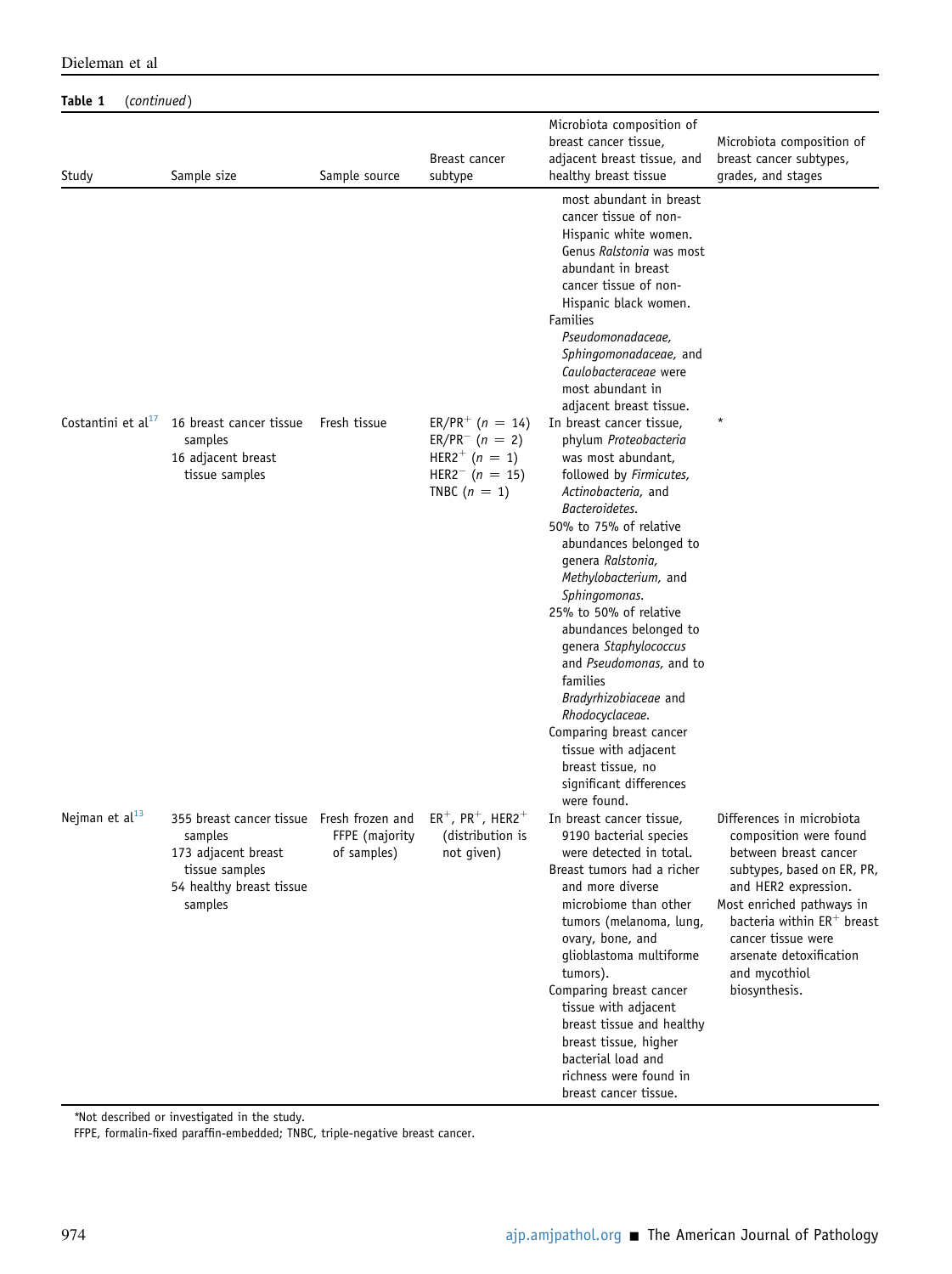Breast Microbiome in Breast Cancer Subtypes

Remarkably, the breast tumor subtypes luminal A, luminal B, TNBC, and  $HER2<sup>+</sup>$  were found to exhibit unique subtypeassociated microbiota. $13,15,21,22$  $13,15,21,22$  $13,15,21,22$  $13,15,21,22$  Luminal A tumor tissue exhibited highest abundance of order Xanthomonadales, and luminal B tumor tissue showed highest abundance of the genus *Clostridium*.<sup>[15](#page-12-13)</sup> In most hormone-positive breast cancer tissues, the genus Methylobacterium had a decreased presence compared with that in healthy breast tissue.<sup>[16](#page-12-14)</sup> In HER2 tu-mors, Akkermansia was most abundant.<sup>[15](#page-12-13)</sup> TNBC tissue was shown to harbor Streptococcaceae and Ruminococcus at the highest level in one study.<sup>[15](#page-12-13)</sup> In another study, using the PathoChip array, a higher percentage of *Prevotella*, *Bre*vundimonas, Arcanobacterium, Escherichia, Sphingobacterium, Actinomyces, and Rothia was found in TNBC tissue compared with healthy breast tissue. $21$ 

All these studies show considerable heterogeneity in microbiota composition of healthy breast, normal adjacent, and tumorous breast microbiota. It seems clear that a breast microbiome exists and that it may change during the course of breast cancer development. However, a clear breast cancer microbiota profile has not been defined yet. This could be due to several reasons: i) the low microbial biomass in the breast organ, which increases the risk of contamination influencing the results; ii) small sample sizes; and iii) the variety of extraction and sequencing methods used. Understanding microbial differences and their role in carcinogenesis will be important to estimate breast cancer risk from a microbiome perspective. In [Table 1](#page-2-0), studies evaluating breast microbiota composition are chronologically listed in detail. In [Table 2](#page-8-0), the breast microbiota compositions of various breast cancer subtypes can be found.

## Immune Involvement in Breast Carcinogenesis

The immune system plays a significant role in the initiation, progression, and control of cancer. This is illustrated by the process of cancer immunoediting, which describes the evolving interactions between host immunity and cancer cells, consisting of three distinct phases: elimination, equilibrium, and escape. $^{23}$  $^{23}$  $^{23}$  In the elimination phase, tumor cells are successfully recognized and eliminated by immune cells. During equilibrium, transformed cells escape elimination and are able to proliferate. However, this proliferation is still controlled by the immune system, in contrast to the escape phase, which is defined by uncontrolled proliferation. In a healthy situation, a balance exists between proinflammatory and anti-inflammatory signals, which is partly regulated by costimulation and coinhibition of T cells. $^{24}$  $^{24}$  $^{24}$  This enables sufficient clearance of foreign antigens, but concurrently prevents uncontrolled inflammation. Tumors are able to avoid immune destruction by several mechanisms, including loss of antigenicity and recruitment of immunosuppressive leukocytes. $<sup>2</sup>$ </sup>

#### Immunosuppression in Breast Tumor Tissue

Breast cancer is characterized by infiltrated immune cells in the tumor tissue, where immunosuppressive cells are dominant over proinflammatory cells. High magnitude of tumor-infiltrating lymphocytes in the breast is associated with better prognosis and therapeutic response in certain breast cancer subtypes.[26](#page-12-24) Lymphocytes exhibiting antitumor activity include  $CD8<sup>+</sup>$  cytotoxic T lymphocytes, which eliminate cancer cells, and  $CD4<sup>+</sup>$  T helper 1 lymphocytes, which activate cytotoxic T lymphocytes.<sup>[27](#page-13-0)</sup> In  $ER^+$  HER2<sup>+</sup> tumors, presence of tumor-infiltrating cytotoxic  $(CD8<sup>+</sup>)$  T cells was associated with a 27% reduction in the hazard of dying from breast cancer.<sup>[28](#page-13-1)</sup>

It is hypothesized that tumors recruit immunosuppressive cells in order to evade immune destruction.<sup>[28](#page-13-1)</sup> Repressors of T cells, such as myeloid-derived suppressor cells and T regulatory cells, are found in higher numbers in patients with breast cancer compared with healthy controls, and increase with tumor stage. $29,30$  $29,30$  Tumor-associated macrophages, which resemble the anti-inflammatory M2-polarized macrophages, promote tumor growth by secretion of antiinflammatory cytokines, such as IL-10 and transforming growth factor- $\beta$ .<sup>[31](#page-13-4),[32](#page-13-5)</sup> High infiltration of tumor-associated macrophages in breast tissue is associated with malignancy, negative hormone receptor status, and poor diseasefree and overall survival. $33$ 

## Communication between the Immune System and Microbiota

The innate immune system is trained in recognizing microbes via pattern recognition receptors (PRRs) that bind to bacterial components, known as pathogen-associated molecular patterns.<sup>34</sup> Examples of PRRs include Toll-like receptors (TLRs), nucleotide-binding oligomerization domain (NOD)-like receptors, and C-type lectin receptors, which are expressed by cells such as macrophages, dendritic cells, and natural killer  $(NK)$  cells.<sup>34</sup> TLRs induce an inflammatory response in reaction to binding with microbial structures such as lipopolysac-charide, peptidoglycan, flagella, or microbial DNA or RNA.<sup>[35](#page-13-8)</sup> Activation of TLRs can either have tumor promoting or inhibiting effects, depending on the TLR subset, cancer type, and involved immune cells in the tumor.<sup>[36](#page-13-9)</sup> In breast carcinomas of mice xenografts, TLR5 was found to be highly expressed. $37$  In vivo administration of Salmonella typhimurium flagellin, a ligand of TLR5, stimulated secretion of proinflammatory cytokines and chemokines, mediating antitumor activity.<sup>37</sup> In another study, lipopolysaccharide/TLR4 signaling resulted in a protumorigenic effect by up-regulating production of IL-6 and IL-10. $38$  These observations might explain the importance of breast microbiota in breast cancer, because certain microbial components recognized by PRRs in the breast can induce a tumor-inhibiting inflammatory response, contributing to recruitment of tumor-killing cells.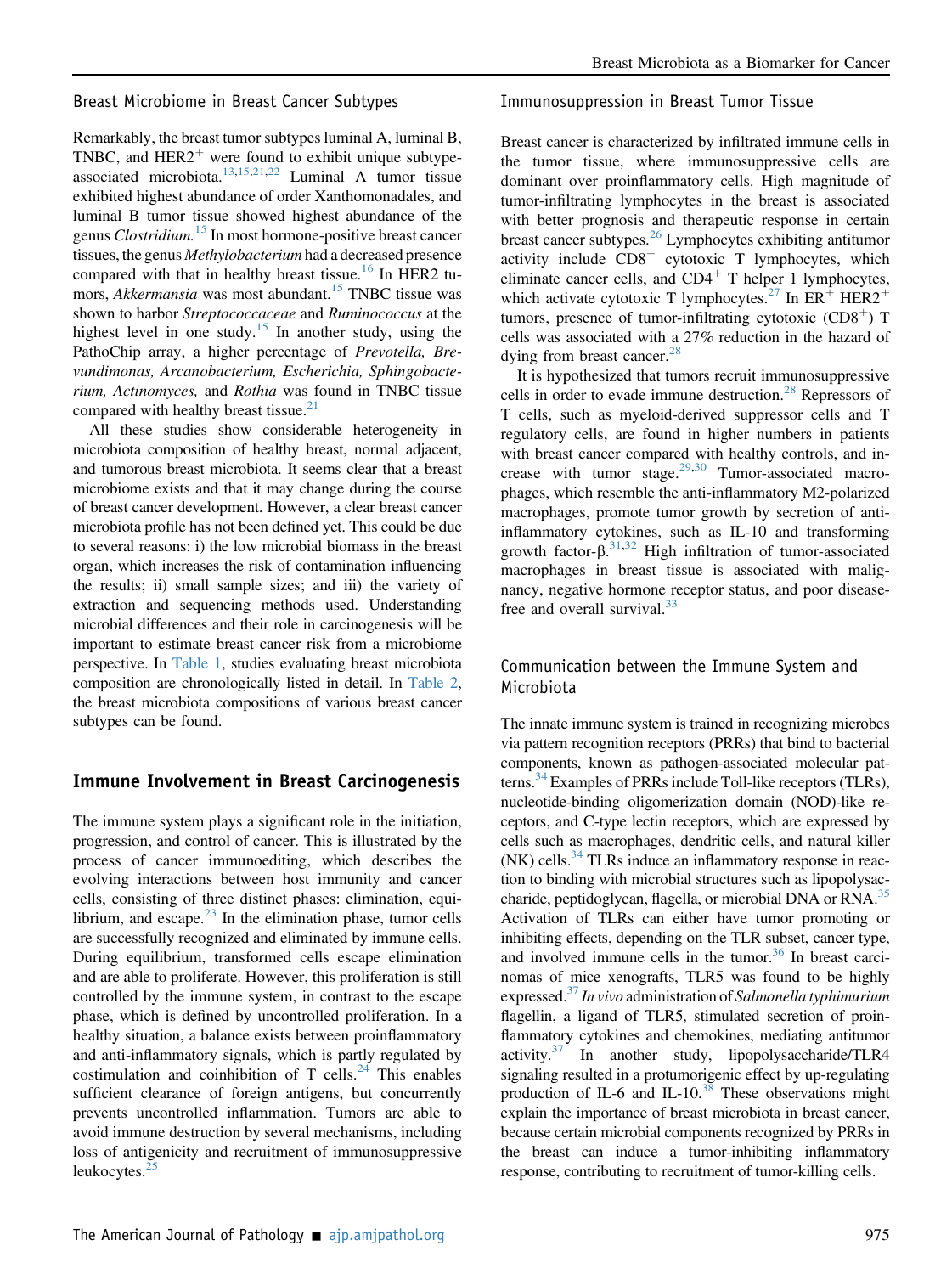| Study                                                                            | Breast cancer<br>subtype<br>definition | Microbiota composition of breast cancer subtype                                                                                                                                                                                                                                                                                                                                                                                                                                                                                                                                                                                                                                                                  |
|----------------------------------------------------------------------------------|----------------------------------------|------------------------------------------------------------------------------------------------------------------------------------------------------------------------------------------------------------------------------------------------------------------------------------------------------------------------------------------------------------------------------------------------------------------------------------------------------------------------------------------------------------------------------------------------------------------------------------------------------------------------------------------------------------------------------------------------------------------|
| Xuan et al, <sup>8</sup> Smith et al, <sup>15</sup> Banerjee et al <sup>22</sup> | $HR^+$                                 | Comparing $HR^+$ breast cancer tissue to adjacent breast tissue, higher<br>relative abundance of Methylobacterium radiotolerans was found in<br>$HR^+$ breast cancer tissue.<br>Comparing $HR^+$ breast cancer tissue with healthy breast tissue, signals for<br>Arcanobacterium, Bifidobacterium, Cardiobacterium, Citrobacter, and<br><i>Escherichia</i> were associated with $HR^+$ breast cancer tissue.<br>Absolute abundance of order Xanthomonadales and phyla Tenericutes,<br>Proteobacteria, and Planctomycetes was found highest in luminal A<br>breast cancer.<br>Absolute abundance of genus Clostridium and phyla Tenericutes,<br>Proteobacteria, and Planctomycetes was found highest in luminal B |
|                                                                                  |                                        | breast cancer.                                                                                                                                                                                                                                                                                                                                                                                                                                                                                                                                                                                                                                                                                                   |
| Banerjee et al <sup>22</sup>                                                     | $HER2$ <sup>+</sup>                    | Comparing $HR^{+}/HER2^{+}$ breast cancer with healthy breast tissue, signals<br>for Bordetella, Campylobacter, Chlamydia, Chlamydophila, Legionella,<br>and Pasteurella were associated with $HR^{+}/HER2^{+}$ breast cancer.<br>Absolute abundance of genus Akkermansia and phyla Thermia and<br>Verrucomicrobia was highest in HER2 <sup>+</sup> breast cancer.                                                                                                                                                                                                                                                                                                                                               |
| Smith et al, $15$ Banerjee et al <sup>21,22</sup>                                | <b>TNBC</b>                            | Comparing TNBC tissue with healthy breast tissue, higher signals for<br>Prevotella, Brevundimonas, Arcanobacterium, Escherichia,<br>Sphingobacterium, Actinomyces, Aerococcus, Arcobacter, Geobacillus,<br>Orientia, and Rothia were found in TNBC tissue.<br>Absolute abundance of genera Streptococcaceae and Ruminococcus, and<br>phyla Euryarchaeota, Cyanobacteria, and Firmicutes was highest in<br>TNBC.                                                                                                                                                                                                                                                                                                  |

<span id="page-8-0"></span>Table 2 Microbiota Composition of Breast Cancer Subtypes

Dieleman et al

TNBC, triple-negative breast cancer.

Most of our understanding regarding immune cell and tissue-specific microbiota interactions, originates from studies investigating pancreatic and lung microbiota. In a study exploring microbiota in pancreatic cancer, microbiome diversity correlated with  $CD8<sup>+</sup>$  T-cell infiltration.<sup>[39](#page-13-12)</sup> Additionally,  $CD8<sup>+</sup>$  immune infiltration was associated with three genera that were most abundant in long-term survivors, including Saccharopolyspora, Pseudoxanthomonas, and Streptomyces. Interestingly, in another pancreatic cancer study, TLR2 and TLR5 ligation was found to promote pancreatic cancer and induce immuno-suppression.<sup>[40](#page-13-13)</sup> Moreover, these immune-suppressive effects were absent when macrophages were deficient in TLR signaling, which suggests that immunosuppression is dependent upon TLR ligation between the tumor microbiome and immune cells. In mice, lung microbiota manipulation was demonstrated to reduce the local immunosuppressive environment. Treatment with antibiotic or probiotic aerosol, 2 weeks before melanoma cell injection, resulted in decreased bacterial load in the lung accompanied by enhanced activation of NK and T effector cells, promoting tumor immunity against lung metastases. $41$ 

In summary, correlations exist between intratumoral microbiota composition and immune cell infiltration, which indicates that an unfavorable microbiota composition may contribute to tumor immune evasion.

## Is Therapeutic Efficacy and Cytotoxicity Governed by Intratumoral Microbiota?

Therapeutic resistance, which can be intrinsic or required, continues to be the limiting factor in achieving successful breast cancer treatment. Responsible determinants of drug resistance include alteration in expression or mutation of a drug target, tumor heterogeneity, reduced blood flow to the tumor, and prevention of immune evasion by the  $\text{TME}^{42}$  Biomarkers to predict therapeutic sensitivity of breast tumor cells are urgently required so that therapy and dose can be adjusted accordingly. In this context, gut microorganisms have been shown to mediate toxicity and related side effects of anticancer agents. For example, the inactive SN-38 G form of the prodrug irinotecan (CPT-11) is reactivated by intestinal bacterial  $\beta$ -glucuronidases into the active and toxic SN-38.<sup>43</sup> It is proposed that breast microbiota composition influences local availability and cytotoxicity of anticancer therapeutics as well, and thus could be used as a marker to determine drug efficacy and toxicity.

Via endogenous enzymes, bacteria have the ability to transform organic compounds[.44](#page-13-17) Administration of bacteria found in breast cancer tissue, namely Gram-negative E. coli and Gram-positive Listeria welshimeri, are able to either enhance or reduce efficacy and cytotoxicity of different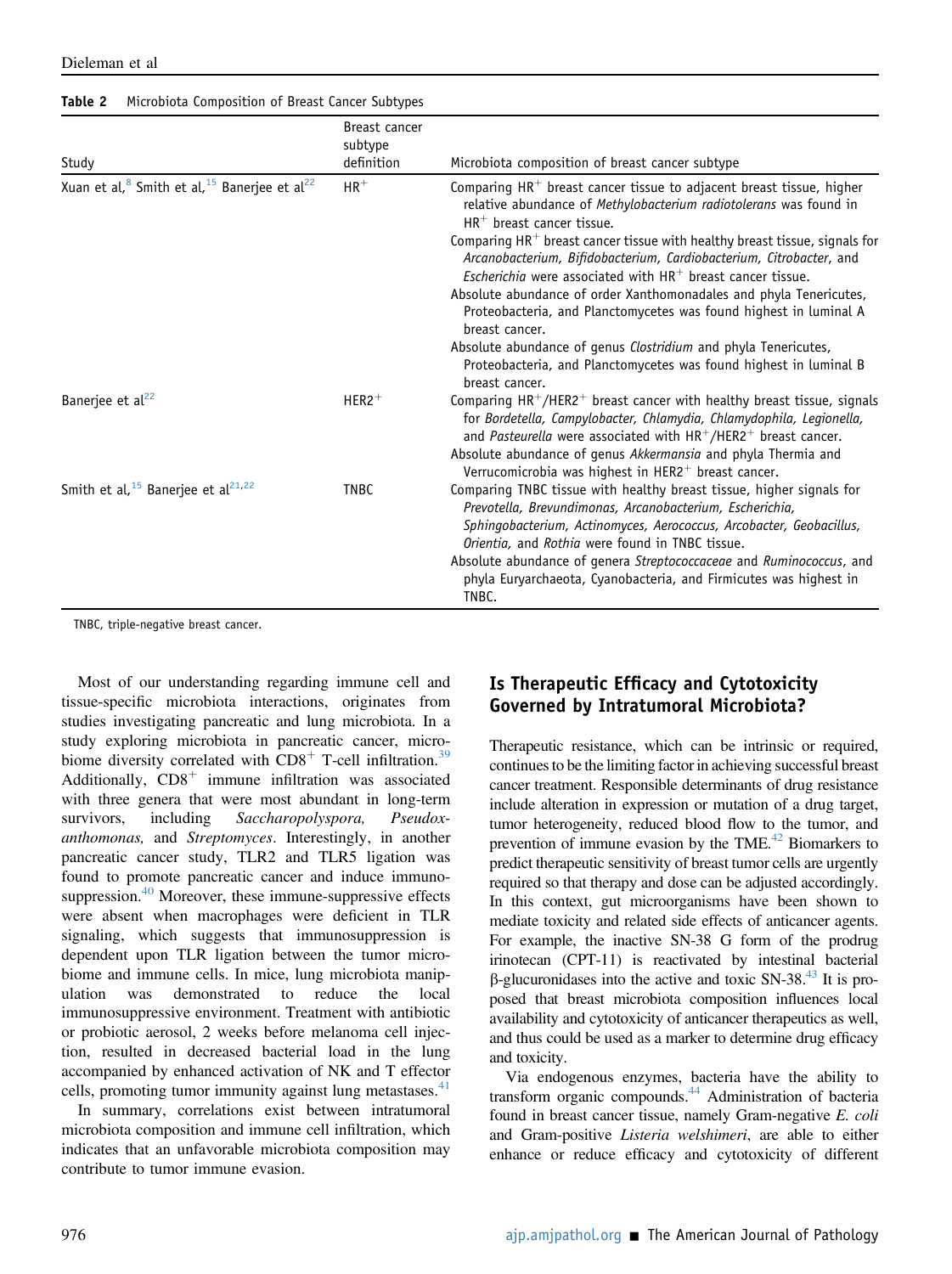<span id="page-9-0"></span>

Figure 1 Interaction mechanisms between the gut and the breast. A connection between the gut and the breast has been demonstrated in human and mouse studies. The gut microbiota composition interacts with the host immune system and subsequently influences systemic immunity and the local immune environment in the breast. Furthermore, the gut microbiota has the capacity to influence systemic availability of estrogen through enterohepatic recycling of estrogen, because certain bacteria contain the enzyme beta-glucuronidase.

chemotherapeutics through biotransformation in both in vitro and in vivo cancer models. $^{44}$  $^{44}$  $^{44}$  In this study, E. coli increased in vitro cytotoxicity of tegafur, fludarabine de phosphate, 5-fluorcytosine, 6-mercaptopurine-2'-deoxyriboside, AQ4N, and CB1954, and decreased cytotoxicity of cladribine, vidarabine, gemicitabine, doxorubicin, daunorubicin, etoposide phosphate, mitoxantrone,  $\beta$ -lapachone, and menadione. In vitro findings were confirmed in a CT26 murine colon carcinoma model. Intratumoral growth of E. coli, together with gemicitabine administration, resulted in increased tumor volume and reduced survival compared with a control group with only gemicitabine administered.<sup>[44](#page-13-17)</sup>

To confirm that bacteria determine effectiveness of anticancer therapy, a pancreatic cancer study was sued to demonstrate reduction in gemcitabine concentration due to the presence of intratumoral Gammaproteobacteria, and increased chemotherapeutic sensitivity when treated with antibiotics.<sup>[45](#page-13-18)</sup> Proteobacteria are abundant in pancreatic cancer tissue, and when transferred to a colon cancer mouse model, these bacteria

were shown to mediate gemcitabine resistance by metabolizing and inactivating the drug via the long form of bacterial enzyme cytidine deaminase  $(CDD<sub>L</sub>)<sup>45</sup>$  $(CDD<sub>L</sub>)<sup>45</sup>$  $(CDD<sub>L</sub>)<sup>45</sup>$  Chemotherapeutics can also induce changes in intratumoral microbiota composition, because neoadjuvant chemotherapy reduced bacterial diversity in breast tumor tissue.<sup>[46](#page-13-19)</sup>

Current immunotherapeutic strategies aim to block coinhibitory molecules in the TME, in order to reduce immunosuppression found in cancer. Immune checkpoint inhibitors, such as programed cell death 1 (PD-1) and cytotoxic T lymphocyte antigen 4 (CTLA-4) blocking antibodies, function by preventing T-cell inhibition. $47$  However, the clinical benefit of immune checkpoint inhibitors in breast cancer is not as effective as in other cancer types.<sup>48</sup> To enhance immunotherapeutic efficacy, it is needed to better understand the mechanisms underlying immunotherapy resistance. The TME is a promising target to improve responsiveness to immunotherapy, which can be achieved by modulating protumor inflammation.<sup>25</sup> The influence of gut microbiota on immunotherapeutic efficacy has been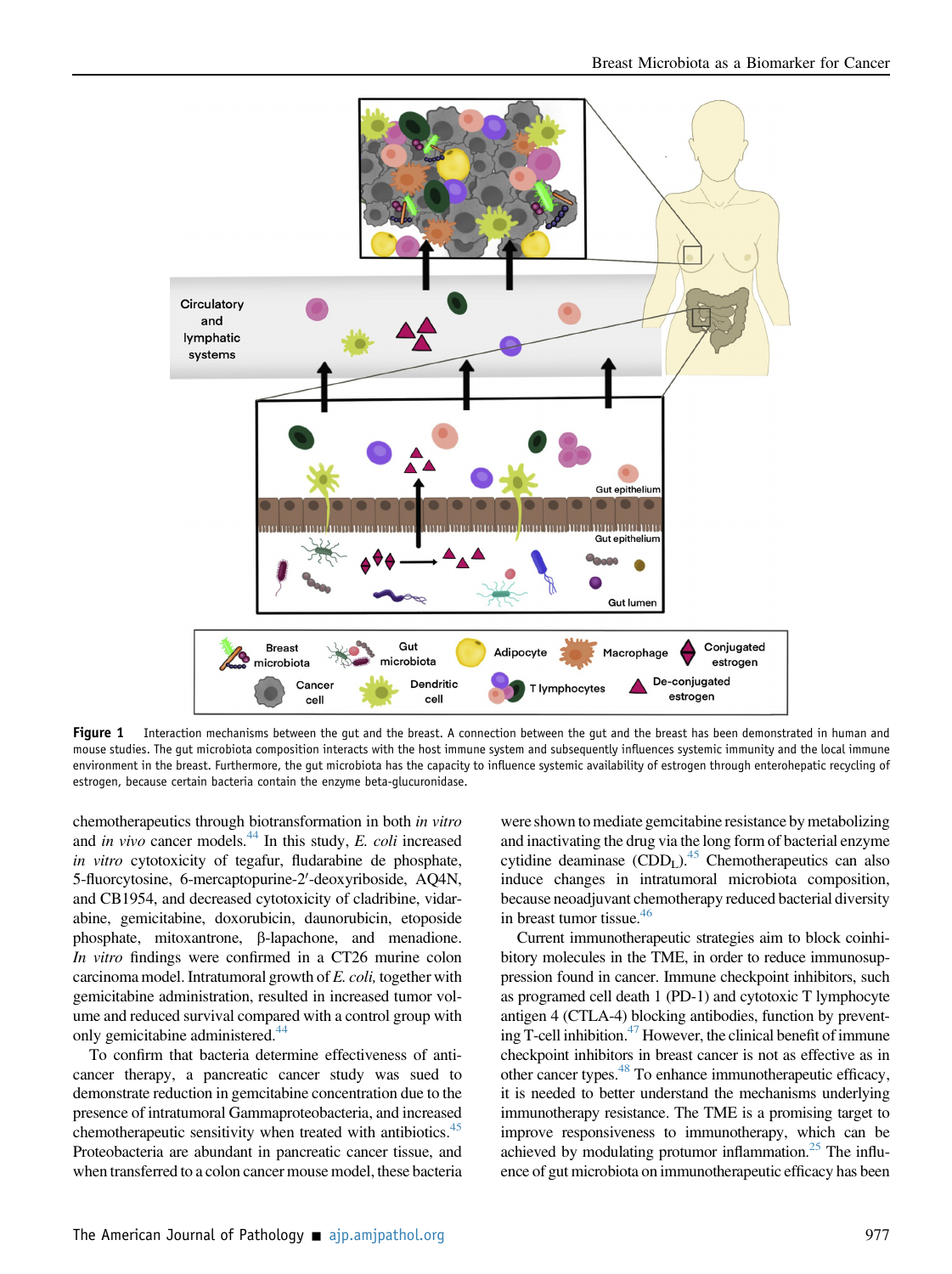<span id="page-10-0"></span>

Figure 2 Proposed strategies to influence the gut-breast axis. Breast cancer is characterized by a unique microbiota and immune composition. Though little is known about manipulating these compositions in the breast, alteration of the gut microbiota composition might influence the breast tumor microenvironment as well. Strategies to positively alter gut microbiota comprise healthy dietary habits, pre- or probiotics, or more rigorously, fecal microbiota transplantation. Moreover, certain bacterial species potentially have the capacity to modulate anticancer agents by bacterial enzymatic activity.

described previously.<sup>48–[50](#page-13-21)</sup> However, it remains to be established whether intratumoral breast microbiota also influence the functioning of immunotherapeutics. This is a reasonable assumption, because activation of TLRs by bacterial products stimulate maturation and priming of immune cells.

## Gut-Breast Microbiota Axis

Other than the direct effects of organ-specific microbiota on local tissue, the gut microbiota possibly affect breast cancer development through several mechanisms.<sup>[11](#page-12-8)</sup> Disruption of gut microbiota homeostasis, characterized by low gut microbial diversity and less beneficial bacteria, is associated with breast cancer. $51$  In addition, antibiotic treatment, which is known to disrupt gut microbiota homeostasis, is associated with increased breast cancer risk.<sup>[52](#page-13-23),[53](#page-13-24)</sup> Furthermore, established risk factors for breast cancer, such as obesity and alcohol consumption, are associated with dysbiosis of the intestinal microbiota. $54,55$  $54,55$ 

The breast parenchyma can be influenced by the gut microbiota through different mechanisms, including via enterohepatic recycling of estrogens and bile acids, and microbial interaction with the innate and adaptive immune system.

## Estrogen and Bile Acids

Estrogens are normally conjugated in the liver and delivered into the gut via bile excretion.<sup>[56](#page-13-27)</sup> In the gut reside bacteria with beta-glucuronidase enzymatic activity, capable of deconjugating conjugated estrogen. Deconjugated estrogen is reabsorbed into the circulation, resulting in systemically increased estrogen exposure and thereby increasing breast cancer risk.<sup>[57](#page-13-28)</sup>

A main metabolic feature of intestinal microbes is bile acid conversion. Bile acids are soluble amphipathic mole-cules derived from cholesterol in the liver.<sup>[58](#page-13-29),[59](#page-13-30)</sup> Microbiota that reside in the intestinal lumen have the capacity to convert primary bile acids into secondary bile acids by the process of deconjugation and  $7\alpha$ -dehydroxylation.<sup>[58](#page-13-29)</sup> Certain specific bile acids are functionally similar to hormones, due to their capacity to alter metabolic pathways in distant organ tissues by activating several receptors, including farnesoid X receptor (FXR), pregnane X receptor (PXR), vitamin D receptor (VDR), and Takeda G-protein-coupled receptor 5  $(TGR5).$ <sup>[58](#page-13-29)</sup> The farnesoid X receptor has been detected in invasive breast carcinoma.<sup>[60](#page-13-31)</sup> Bile acids were found to be accumulated in breast tumors and were associated with antiproliferative effects and improved patient prognosis. $61$ Another study evaluated the effects in breast cancer of a separate bile acid. Lithocholic acid decreased breast cancer cell proliferation by oxidative stress induction and improved antitumor immunity by increasing tumor-infiltrating lymphocyte count in the breast. $62$ 

## Shaping Systemic Immunity

The intestinal microbiota shapes the immune system. Gut dysbiosis modulates immune functioning, which might contribute to carcinogenesis.[63](#page-14-1)[,64](#page-14-2) Various experimental mouse models exist, demonstrating carcinogenic regulation by gut microbes via interaction with the immune system. In mice, commensal dysbiosis of the gut, induced by oral antibiotics, significantly increases the number of myeloid cells present in normal adjacent breast gland tissue at both early and advanced stages of breast tumor progression.<sup>[65](#page-14-3)</sup> Moreover, these infiltrated myeloid cells exhibit high expressions of inflammatory mediators arginase-1 and IL-6. Myeloid recruitment into breast tissue is explained by corresponding increases in myeloid chemoattractants, namely CXCL10 and CCL2, which were up-regulated in dysbiotic mice compared with nondysbiotic mice.<sup>[65](#page-14-3)</sup>

Neutrophils, members of the innate immune system, have been identified to mediate between the gut and extraintestinal organs. A specific bacterium, Helicobacter hepaticus, residing in the gut was shown to affect distant neoplastic progressions in breast tissue, in which neutrophils played a tumorigenic role.<sup>66</sup> Mice with a predisposition for breast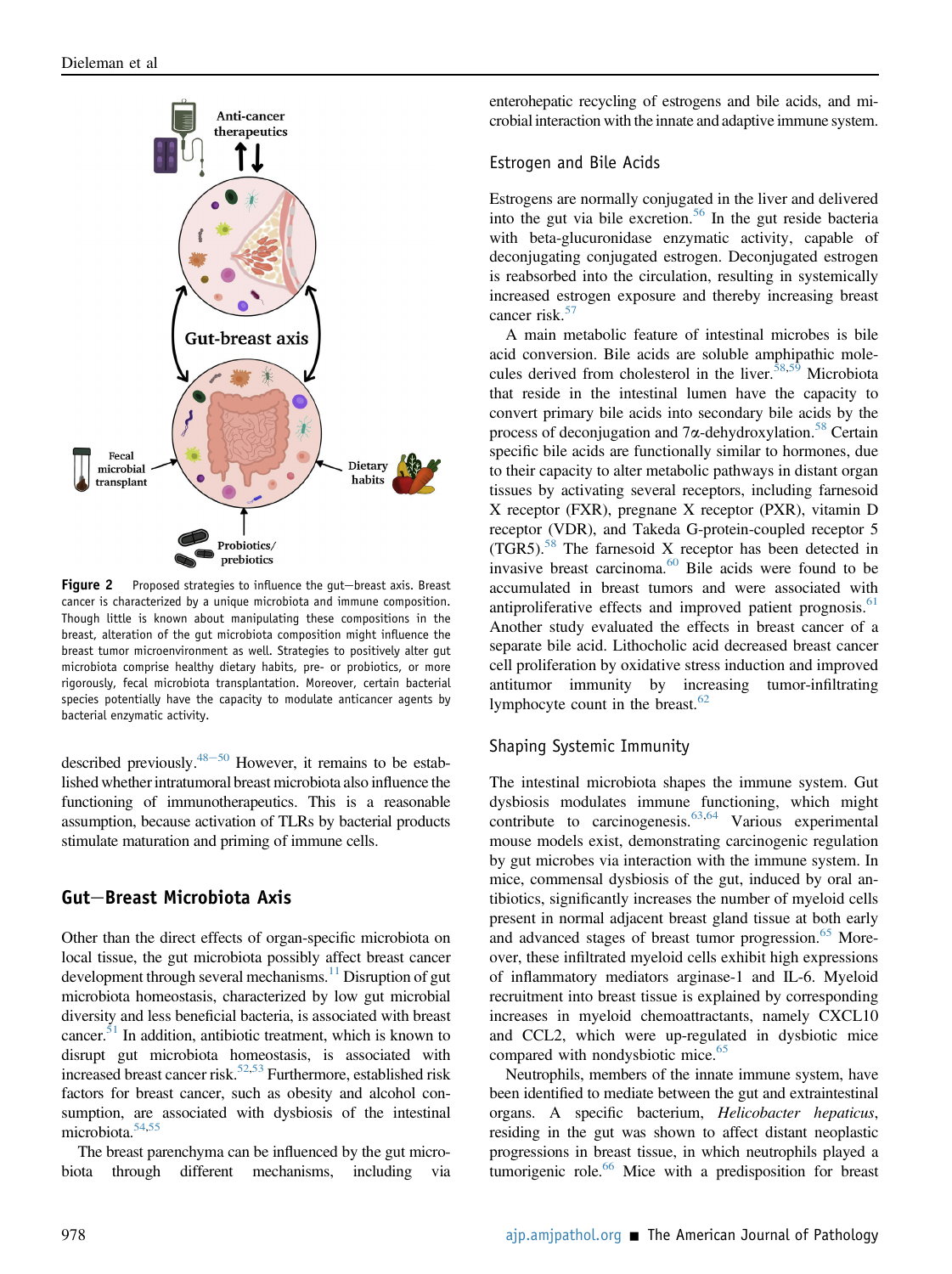cancer underwent accelerated cancer progression when injected with H. hepaticus, compared with noninfected mice. However, mice systemically depleted of neutrophils showed only preneoplastic and early neoplastic lesions in the breast tissue, thus inhibiting carcinogenesis.

These findings indicate that the gut microbiota has the capacity to affect immune cell expression in breast tissue as well. In breast cancer patients, higher gut microbiota diversity is associated with increased tumor-infiltrating lymphocyte expression in breast tissue.<sup>[67](#page-14-5)</sup> A summary of breast microbiota interactions is illustrated in [Figure 1.](#page-9-0)

## Translational Gaps—the Future of Using Microbiota to Fight Cancer

Microbiota comprise a promising field of research, in which the breast microbiota can be used as biomarker to establish disease characteristics and subsequently used as a therapeutic target. Accumulated evidence confirms the presence of a unique microbial community in the breast. However, small sample sizes, interindividual heterogeneity of the microbiota, variances in methodological approaches (DNA extraction kit, target hypervariable region selection for sequencing, tissue extraction and storage), and patient characteristics (demography, dietary habits, menopausal status, breast cancer subtypes) limit comparability of results. Furthermore, the observational design of most studies only provides associative, but not causal, evidence for the relationship between microbial dysbiosis and breast carcinogenesis. Moreover, because tumor samples contain a low bacterial biomass, contamination can contribute to inaccurate findings. A major challenge in this field will be making the shift from descriptive analysis to functional metagenomics and metabolomics, in order to outline the functional roles of bacteria present in the breast and its interaction with the internal environment. Furthermore, rather than holding a single pathogen responsible for cancer progression, the accumulative effects of an entire microbial community are more likely to determine disease processes.

#### The Breast Microbiota as a Biomarker for Cancer

The breast microbiota could be used as a biomarker in several ways: i) pretreatment, to determine the molecular characteristics of the cancer, so that response or resistance to therapeutics can be predicted; ii) during treatment, enabling the adjustment of the therapy when unresponsive; and iii) during tumor progression, to elucidate the achieved resis-tance to therapeutics.<sup>[68](#page-14-6)</sup> Using microbiota as a pretreatment biomarker would provide most value to oncologists, because microbiota analysis would offer additional information on tumor aggressiveness and tumor sensitivity to anticancer therapeutics, after which, treatment type and regimen could be adjusted accordingly. Moreover, as per current protocols in breast cancer diagnosis, tissue specimens have already been obtained prior to treatment, placing no additional burden on patients.

To bring a biomarker to the clinic, five phases have been outlined.<sup>[69](#page-14-7)</sup> These include preclinical studies, clinical assay development, retrospective studies, prospective studies, and control studies. Currently, research regarding the breast microbiota is still in the preclinical, exploratory phase, because most studies have focused on identifying characteristics that are unique to breast tumor tissue, by comparing the microbiota of breast tumor tissue to healthy tissue.

Even though the breast microbiome exhibits great potential as a prognostic and predictive biomarker, further investigations are still required to consider the breast microbiome as a biomarker for prognosis or therapeutic response. First, more participants should be included in future studies, taking clinicopathological variability into account. Furthermore, by performing prospective studies, the prognostic value of pretreatment breast microbiota composition can be evaluated. Second, confounding factors should be taken into consideration, including menopausal status, age, ethnicity, body mass index, and lifestyle-related factors, such as alcohol consumption and dietary habits. Lastly, microbiota compositions should be identified that are able to predict efficacy and resistance to anticancer therapeutics, by comparing microbial composition of patients with differences in tumor progression and between responders and nonresponders. In order to obtain in-depth mechanistic insight into the relationship between breast cancer microbiota and anticancer agents, the use of animal models will be required.

### Modulating Breast Microbiota

No studies have been conducted yet on how the breast microbiota composition could be manipulated. However, because the gut microbiota is able to affect the breast through several mechanisms, discussed above, the gut microbiota could be targeted. Beta-glucuronidase activity and gut-derived metabolites can be modulated by diet.<sup>[56](#page-13-27)</sup> Diets high in fat were found to increase betaglucuronidase activity in gut bacteria and diets high in fiber reduced this activity. Other factors that are known to elevate estrogen levels in the circulation are alcohol inges-tion and adiposity.<sup>[70](#page-14-8)</sup> A more rigorous approach to manipulate gut microbiota composition is by the method of fecal microbiota transplantation.<sup>[71](#page-14-9)</sup> Another strategy encompasses the intake of pro- or prebiotics.<sup>[72](#page-14-10)</sup> However, more research is needed to understand how gut microbiota interacts with microbiota residing in the breast, and other breast microbial targeting possibilities need to be explored. In [Figure 2](#page-10-0), the proposed strategies to influence the gut-breast axis are summarized.

### Microbiota Investigation Techniques

It remains to be investigated which intratumoral bacteria in the breast modulate anticancer agents, in order to identify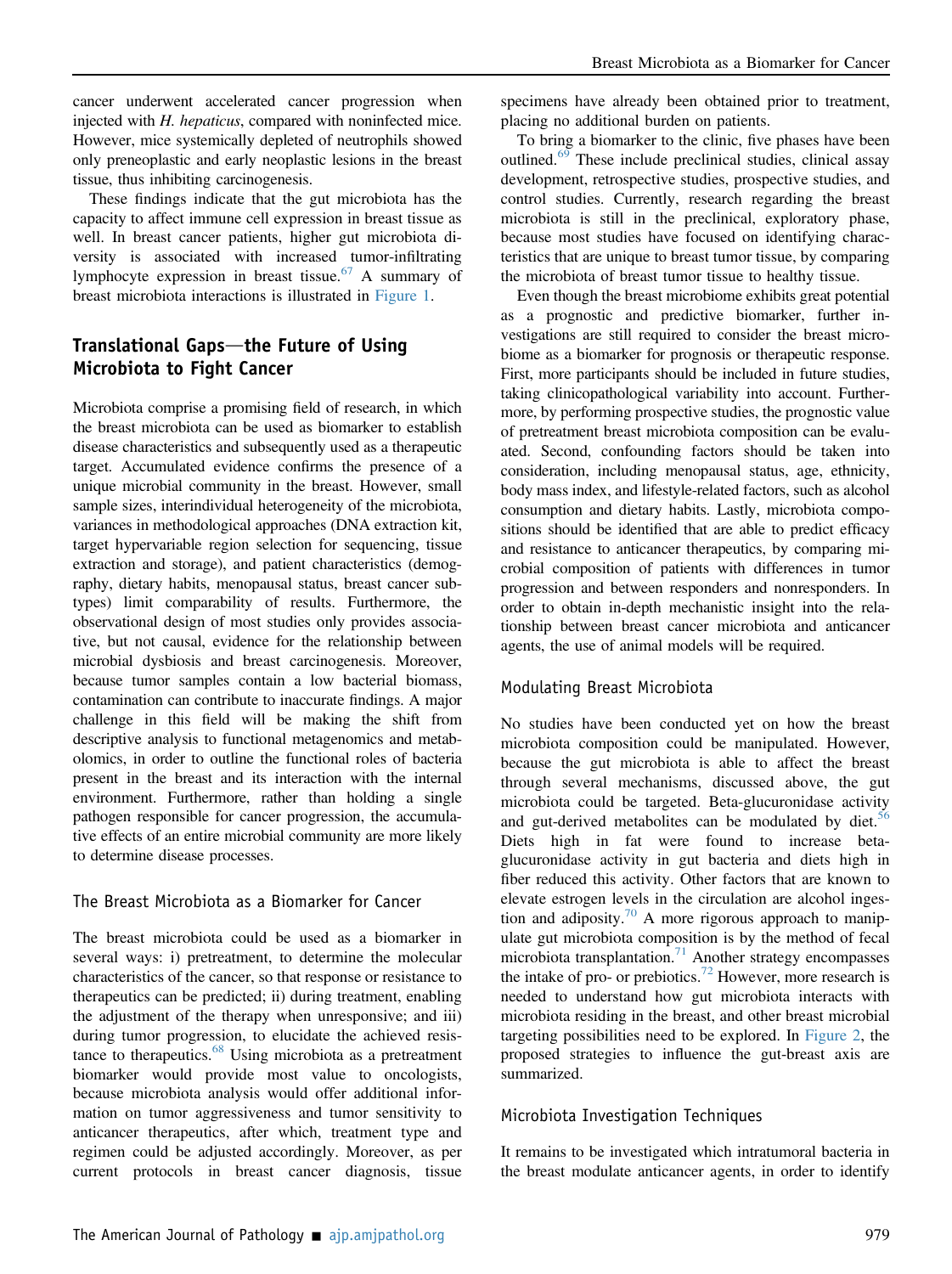possible targets for breast cancer therapeutics. Alongside this, its interactions with the immune system deserve attention as well. This can be best done by combining metagenomics and metabolomics sequencing with preclinical models, such as gnotobiotic mice and patient-derived tumor xenografts (PDTXs).<sup>73</sup> Gnotobiotic mice refers to animals with known microbiota composition, either germ-free mice or ex-germ-free animals.<sup>[74](#page-14-12)</sup> PDTXs exist of immunodeficient mice to which patient-derived material is transferred.[75](#page-14-13) Another possible preclinical model that can be combined with sequencing is the in vitro three-dimensional model termed organoid.[75](#page-14-13) Transferring breast cancer microbiota to these models will contribute to the understanding of patient-specific tumorigenic and therapeutic modulatory potential of intratumoral bacteria. Identifying which microbial composition favors a positive response to anticancer therapy is important to increase therapeutic effectiveness.<sup>[73](#page-14-11)</sup>

### Summary

Breast microbiota holds many possibilities to reveal more insight into the pathophysiology of breast cancer. Using the breast microbiome as a marker to predict breast cancer prognosis and therapeutic response holds promise. Targeting microbiota could be used to improve therapeutic efficiency and reduce related toxicity. Before breast microbiota analysis can be implemented, major knowledge gaps need to be considered. There is limited understanding of the contribution of breast microbiota to cancer development and treatment response. Because indications exist that breast microbiota components interact with the gut microbiota and the immune system, these need to be explored in parallel.

## <span id="page-12-0"></span>References

- <span id="page-12-1"></span>1. [Bland KI, Copeland EM, Klimberg VS, Gradishar WJ \(Eds\): The](http://refhub.elsevier.com/S0002-9440(21)00100-0/sref1) [Breast E-Book: Comprehensive Management of Benign and Malig](http://refhub.elsevier.com/S0002-9440(21)00100-0/sref1)[nant Diseases. ed 5. Philadelphia, PA: Elsevier Health Sciences, 2017](http://refhub.elsevier.com/S0002-9440(21)00100-0/sref1)
- <span id="page-12-2"></span>2. [Siegel RL, Miller KD, Jemal A: Cancer statistics, 2020. CA Cancer J](http://refhub.elsevier.com/S0002-9440(21)00100-0/sref2) Clin 2020,  $70:7-30$  $70:7-30$
- <span id="page-12-3"></span>3. [Sørlie T: Molecular portraits of breast cancer: tumour subtypes as](http://refhub.elsevier.com/S0002-9440(21)00100-0/sref3) [distinct disease entities. Eur J Cancer 2004, 40:2667](http://refhub.elsevier.com/S0002-9440(21)00100-0/sref3)-[2675](http://refhub.elsevier.com/S0002-9440(21)00100-0/sref3)
- <span id="page-12-4"></span>4. [Tsang JYS, Tse GM: Molecular classi](http://refhub.elsevier.com/S0002-9440(21)00100-0/sref4)fication of breast cancer. Adv [Anat Pathol 2020, 27:27](http://refhub.elsevier.com/S0002-9440(21)00100-0/sref4)-[35](http://refhub.elsevier.com/S0002-9440(21)00100-0/sref4)
- <span id="page-12-5"></span>5. [Clarke R, Tyson JJ, Dixon JM: Endocrine resistance in breast cancer](http://refhub.elsevier.com/S0002-9440(21)00100-0/sref5)– [an overview and update. Mol Cell Endocrinol 2015, 418 Pt 3:](http://refhub.elsevier.com/S0002-9440(21)00100-0/sref5)  $220 - 234$  $220 - 234$  $220 - 234$
- <span id="page-12-6"></span>6. [Chen F, Zhuang X, Lin L, Yu P, Wang Y, Shi Y, Hu G, Sun Y: New](http://refhub.elsevier.com/S0002-9440(21)00100-0/sref6) [horizons in tumor microenvironment biology: challenges and op](http://refhub.elsevier.com/S0002-9440(21)00100-0/sref6)[portunities. BMC Med 2015, 13:45](http://refhub.elsevier.com/S0002-9440(21)00100-0/sref6)
- <span id="page-12-9"></span>7. [Dickson RP, Erb-Downward JR, Martinez FJ, Huffnagle GB: The](http://refhub.elsevier.com/S0002-9440(21)00100-0/sref7) [microbiome and the respiratory tract. Annu Rev Physiol 2016, 78:](http://refhub.elsevier.com/S0002-9440(21)00100-0/sref7)  $481 - 504$  $481 - 504$  $481 - 504$
- 8. [Xuan C, Shamonki JM, Chung A, Dinome ML, Chung M,](http://refhub.elsevier.com/S0002-9440(21)00100-0/sref8) [Sieling PA, Lee DJ: Microbial dysbiosis is associated with human](http://refhub.elsevier.com/S0002-9440(21)00100-0/sref8) [breast cancer. PLoS One 2014, 9:e83744](http://refhub.elsevier.com/S0002-9440(21)00100-0/sref8)
- 9. [Thomas RM, Jobin C: Microbiota in pancreatic health and disease:](http://refhub.elsevier.com/S0002-9440(21)00100-0/sref9) [the next frontier in microbiome research. Nat Rev Gastroenterol](http://refhub.elsevier.com/S0002-9440(21)00100-0/sref9) [Hepatol 2019, 17:53](http://refhub.elsevier.com/S0002-9440(21)00100-0/sref9)-[64](http://refhub.elsevier.com/S0002-9440(21)00100-0/sref9)
- <span id="page-12-7"></span>10. [Metzker ML: Sequencing technologies - the next generation. Nat Rev](http://refhub.elsevier.com/S0002-9440(21)00100-0/sref10) [Genet 2010, 11:31](http://refhub.elsevier.com/S0002-9440(21)00100-0/sref10)-[46](http://refhub.elsevier.com/S0002-9440(21)00100-0/sref10)
- <span id="page-12-8"></span>11. [McQuade JL, Daniel CR, Helmink BA, Wargo JA: Modulating the](http://refhub.elsevier.com/S0002-9440(21)00100-0/sref11) [microbiome to improve therapeutic response in cancer. Lancet Oncol](http://refhub.elsevier.com/S0002-9440(21)00100-0/sref11)  $2019, 20: e77 - e91$  $2019, 20: e77 - e91$
- <span id="page-12-10"></span>12. [Hieken TJ, Chen J, Hoskin TL, Walther-Antonio M, Johnson S,](http://refhub.elsevier.com/S0002-9440(21)00100-0/sref12) [Ramaker S, Xiao J, Radisky DC, Knutson KL, Kalari KR, Yao JZ,](http://refhub.elsevier.com/S0002-9440(21)00100-0/sref12) [Baddour LM, Chia N, Degnim AC: The microbiome of aseptically](http://refhub.elsevier.com/S0002-9440(21)00100-0/sref12) [collected human breast tissue in benign and malignant disease. Sci](http://refhub.elsevier.com/S0002-9440(21)00100-0/sref12) [Rep 2016, 6:30751](http://refhub.elsevier.com/S0002-9440(21)00100-0/sref12)
- <span id="page-12-11"></span>13. [Nejman D, Livyatan I, Fuks G, Gavert N, Zwang Y, Geller LT, et al:](http://refhub.elsevier.com/S0002-9440(21)00100-0/sref13) [The human tumor microbiome is composed of tumor type](http://refhub.elsevier.com/S0002-9440(21)00100-0/sref13)-[speci](http://refhub.elsevier.com/S0002-9440(21)00100-0/sref13)fic [intracellular bacteria. Science 2020, 368:973](http://refhub.elsevier.com/S0002-9440(21)00100-0/sref13)-[980](http://refhub.elsevier.com/S0002-9440(21)00100-0/sref13)
- <span id="page-12-12"></span>14. [Thompson KJ, Ingle JN, Tang X, Chia N, Jeraldo PR, Walther-](http://refhub.elsevier.com/S0002-9440(21)00100-0/sref14)[Antonio MR, Kandimalla KK, Johnson S, Yao JZ, Harrington SC,](http://refhub.elsevier.com/S0002-9440(21)00100-0/sref14) [Suman VJ, Wang L, Weinshilboum RL, Boughey JC, Kocher JP,](http://refhub.elsevier.com/S0002-9440(21)00100-0/sref14) [Nelson H, Goetz MP, Kalari KR: A comprehensive analysis of breast](http://refhub.elsevier.com/S0002-9440(21)00100-0/sref14) [cancer microbiota and host gene expression. PLoS One 2017, 12:](http://refhub.elsevier.com/S0002-9440(21)00100-0/sref14) [e0188873](http://refhub.elsevier.com/S0002-9440(21)00100-0/sref14)
- <span id="page-12-13"></span>15. [Smith A, Pierre JF, Makowski L, Tolley E, Lyn-Cook B, Lu L, Vidal G,](http://refhub.elsevier.com/S0002-9440(21)00100-0/sref15) [Starlard-Davenport A: Distinct microbial communities that differ by](http://refhub.elsevier.com/S0002-9440(21)00100-0/sref15) [race, stage, or breast-tumor subtype in breast tissues of non-Hispanic](http://refhub.elsevier.com/S0002-9440(21)00100-0/sref15) [Black and non-Hispanic White women. Sci Rep 2019, 9:11940](http://refhub.elsevier.com/S0002-9440(21)00100-0/sref15)
- <span id="page-12-14"></span>16. [Wang H, Altemus J, Niazi F, Green H, Calhoun BC, Sturgis C,](http://refhub.elsevier.com/S0002-9440(21)00100-0/sref16) [Grobmyer SR, Eng C: Breast tissue, oral and urinary microbiomes in](http://refhub.elsevier.com/S0002-9440(21)00100-0/sref16) [breast cancer. Oncotarget 2017, 8:88122](http://refhub.elsevier.com/S0002-9440(21)00100-0/sref16)-[88138](http://refhub.elsevier.com/S0002-9440(21)00100-0/sref16)
- <span id="page-12-15"></span>17. [Costantini L, Magno S, Albanese D, Donati C, Molinari R,](http://refhub.elsevier.com/S0002-9440(21)00100-0/sref17) [Filippone A, Masetti R, Merendino N: Characterization of human](http://refhub.elsevier.com/S0002-9440(21)00100-0/sref17) [breast tissue microbiota from core needle biopsies through the analysis](http://refhub.elsevier.com/S0002-9440(21)00100-0/sref17) [of multi hypervariable 16S-rRNA gene regions. Sci Rep 2018, 8:16893](http://refhub.elsevier.com/S0002-9440(21)00100-0/sref17)
- <span id="page-12-16"></span>18. [Urbaniak C, Gloor GB, Brackstone M, Scott L, Tangney M, Reid G:](http://refhub.elsevier.com/S0002-9440(21)00100-0/sref18) [The microbiota of breast tissue and its association with breast cancer.](http://refhub.elsevier.com/S0002-9440(21)00100-0/sref18) [Appl Environ Microbiol 2016, 82:5039](http://refhub.elsevier.com/S0002-9440(21)00100-0/sref18)-[5048](http://refhub.elsevier.com/S0002-9440(21)00100-0/sref18)
- <span id="page-12-17"></span>19. [Pleguezuelos-Manzano C, Puschhof J, Rosendahl Huber A, van](http://refhub.elsevier.com/S0002-9440(21)00100-0/sref19) [Hoeck A, Wood HM, Nomburg J, Gurjao C, Manders F, Dalmasso G,](http://refhub.elsevier.com/S0002-9440(21)00100-0/sref19) [Stege PB, Paganelli FL, Geurts MH, Beumer J, Mizutani T, Miao Y,](http://refhub.elsevier.com/S0002-9440(21)00100-0/sref19) [van der Linden R, van der Elst S; Genomics England Research](http://refhub.elsevier.com/S0002-9440(21)00100-0/sref19) [Consortium, Garcia KC, Top J, Willems RJL, Giannakis M,](http://refhub.elsevier.com/S0002-9440(21)00100-0/sref19) [Bonnet R, Quirke P, Meyerson M, Cuppen E, van Boxtel R,](http://refhub.elsevier.com/S0002-9440(21)00100-0/sref19) [Clevers H: Mutational signature in colorectal cancer caused by gen](http://refhub.elsevier.com/S0002-9440(21)00100-0/sref19)otoxic pks $(+)$  E. coli. Nature 2020, 580:269-[273](http://refhub.elsevier.com/S0002-9440(21)00100-0/sref19)
- <span id="page-12-18"></span>20. [Meng S, Chen B, Yang J, Wang J, Zhu D, Meng Q, Zhang L:](http://refhub.elsevier.com/S0002-9440(21)00100-0/sref20) [Study of microbiomes in aseptically collected samples of human](http://refhub.elsevier.com/S0002-9440(21)00100-0/sref20) [breast tissue using needle biopsy and the potential role of in situ](http://refhub.elsevier.com/S0002-9440(21)00100-0/sref20) [tissue microbiomes for promoting malignancy. Front Oncol 2018,](http://refhub.elsevier.com/S0002-9440(21)00100-0/sref20) [8:318](http://refhub.elsevier.com/S0002-9440(21)00100-0/sref20)
- <span id="page-12-19"></span>21. [Banerjee S, Wei Z, Tan F, Peck KN, Shih N, Feldman M, Rebbeck TR,](http://refhub.elsevier.com/S0002-9440(21)00100-0/sref21) [Alwine JC, Robertson ES: Distinct microbiological signatures associ](http://refhub.elsevier.com/S0002-9440(21)00100-0/sref21)[ated with triple negative breast cancer. Sci Rep 2015, 5:15162](http://refhub.elsevier.com/S0002-9440(21)00100-0/sref21)
- <span id="page-12-20"></span>22. [Banerjee S, Tian T, Wei Z, Shih N, Feldman MD, Peck KN,](http://refhub.elsevier.com/S0002-9440(21)00100-0/sref22) [DeMichele AM, Alwine JC, Robertson ES: Distinct microbial sig](http://refhub.elsevier.com/S0002-9440(21)00100-0/sref22)[natures associated with different breast cancer types. Front Microbiol](http://refhub.elsevier.com/S0002-9440(21)00100-0/sref22) [2018, 9:951](http://refhub.elsevier.com/S0002-9440(21)00100-0/sref22)
- <span id="page-12-21"></span>23. [Dunn GP, Old LJ, Schreiber RD: The immunobiology of cancer](http://refhub.elsevier.com/S0002-9440(21)00100-0/sref23) [immunosurveillance and immunoediting. Immunity 2004, 21:](http://refhub.elsevier.com/S0002-9440(21)00100-0/sref23)  $137 - 148$  $137 - 148$  $137 - 148$
- <span id="page-12-22"></span>24. [Murciano-Goroff YR, Warner AB, Wolchok JD: The future of cancer](http://refhub.elsevier.com/S0002-9440(21)00100-0/sref24) [immunotherapy: microenvironment-targeting combinations. Cell Res](http://refhub.elsevier.com/S0002-9440(21)00100-0/sref24) [2020, 30:507](http://refhub.elsevier.com/S0002-9440(21)00100-0/sref24)-[519](http://refhub.elsevier.com/S0002-9440(21)00100-0/sref24)
- <span id="page-12-23"></span>25. [Beatty GL, Gladney WL: Immune escape mechanisms as a guide for](http://refhub.elsevier.com/S0002-9440(21)00100-0/sref25) cancer immunotherapy. Clin Cancer Res  $2015$ ,  $21:687-692$  $21:687-692$
- <span id="page-12-24"></span>26. [Gatti-Mays ME, Balko JM, Gameiro SR, Bear HD, Prabhakaran S,](http://refhub.elsevier.com/S0002-9440(21)00100-0/sref26) [Fukui J, Disis ML, Nanda R, Gulley JL, Kalinsky K, Abdul Sater H,](http://refhub.elsevier.com/S0002-9440(21)00100-0/sref26) [Sparano JA, Cescon D, Page DB, McArthur H, Adams S,](http://refhub.elsevier.com/S0002-9440(21)00100-0/sref26)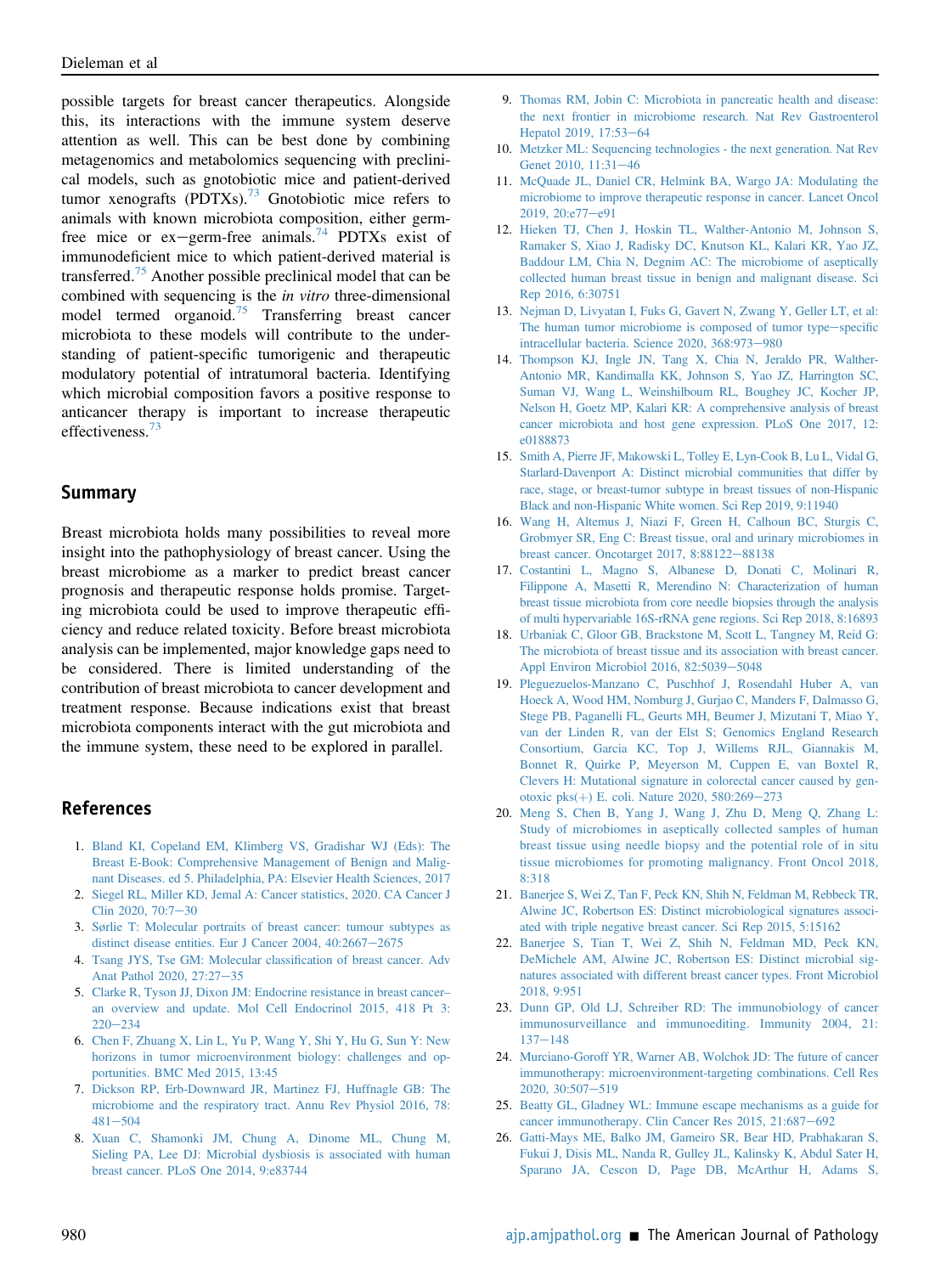[Mittendorf EA: If we build it they will come: targeting the immune](http://refhub.elsevier.com/S0002-9440(21)00100-0/sref26) [response to breast cancer. NPJ Breast Cancer 2019, 5:37](http://refhub.elsevier.com/S0002-9440(21)00100-0/sref26)

- <span id="page-13-0"></span>27. [Wang M, Zhang C, Song Y, Wang Z, Wang Y, Luo F, Xu Y, Zhao Y,](http://refhub.elsevier.com/S0002-9440(21)00100-0/sref27) [Wu Z, Xu Y: Mechanism of immune evasion in breast cancer. Onco](http://refhub.elsevier.com/S0002-9440(21)00100-0/sref27) Targets Ther 2017,  $10:1561-1573$  $10:1561-1573$
- <span id="page-13-1"></span>28. [Ali HR, Provenzano E, Dawson S-J, Blows FM, Liu B, Shah M,](http://refhub.elsevier.com/S0002-9440(21)00100-0/sref28) [Earl HM, Poole CJ, Hiller L, Dunn JA, Bowden SJ, Twelves C,](http://refhub.elsevier.com/S0002-9440(21)00100-0/sref28) [Bartlett JMS, Mahmoud SMA, Rakha E, Ellis IO, Liu S, Gao D,](http://refhub.elsevier.com/S0002-9440(21)00100-0/sref28) [Nielsen TO, Pharoah PDP, Caldas C: Association between CD8](http://refhub.elsevier.com/S0002-9440(21)00100-0/sref28)+[T-cell](http://refhub.elsevier.com/S0002-9440(21)00100-0/sref28) infi[ltration and breast cancer survival in 12,439 patients. Ann Oncol](http://refhub.elsevier.com/S0002-9440(21)00100-0/sref28) [2014, 25:1536](http://refhub.elsevier.com/S0002-9440(21)00100-0/sref28)-[1543](http://refhub.elsevier.com/S0002-9440(21)00100-0/sref28)
- <span id="page-13-2"></span>29. [Plitas G, Konopacki C, Wu K, Bos PD, Morrow M, Putintseva EV,](http://refhub.elsevier.com/S0002-9440(21)00100-0/sref29) [Chudakov DM, Rudensky AY: Regulatory T cells exhibit distinct](http://refhub.elsevier.com/S0002-9440(21)00100-0/sref29) features in human breast cancer. Immunity  $2016$ ,  $45:1122-1134$  $45:1122-1134$
- <span id="page-13-3"></span>30. [Safarzadeh E, Hashemzadeh S, Duijf PHG, Mansoori B, Khaze V,](http://refhub.elsevier.com/S0002-9440(21)00100-0/sref30) [Mohammadi A, Kazemi T, Youse](http://refhub.elsevier.com/S0002-9440(21)00100-0/sref30)fi M, Asadi M, Mohammadi H, [Babaie F, Baradaran B: Circulating myeloid-derived suppressor cells:](http://refhub.elsevier.com/S0002-9440(21)00100-0/sref30) [an independent prognostic factor in patients with breast cancer. J Cell](http://refhub.elsevier.com/S0002-9440(21)00100-0/sref30) [Physiol 2019, 234:3515](http://refhub.elsevier.com/S0002-9440(21)00100-0/sref30)-[3525](http://refhub.elsevier.com/S0002-9440(21)00100-0/sref30)
- <span id="page-13-4"></span>31. [Pinto ML, Rios E, Durães C, Ribeiro R, Machado JC, Mantovani A,](http://refhub.elsevier.com/S0002-9440(21)00100-0/sref31) [Barbosa MA, Carneiro F, Oliveira MJ: The two faces of tumor](http://refhub.elsevier.com/S0002-9440(21)00100-0/sref31)[associated macrophages and their clinical signi](http://refhub.elsevier.com/S0002-9440(21)00100-0/sref31)ficance in colorectal [cancer. Front Immunol 2019, 10:1875](http://refhub.elsevier.com/S0002-9440(21)00100-0/sref31)
- <span id="page-13-5"></span>32. [Solinas G, Germano G, Mantovani A, Allavena P: Tumor-associated](http://refhub.elsevier.com/S0002-9440(21)00100-0/sref32) [macrophages \(TAM\) as major players of the cancer-related in](http://refhub.elsevier.com/S0002-9440(21)00100-0/sref32)flam[mation. J Leukoc Biol 2009, 86:1065](http://refhub.elsevier.com/S0002-9440(21)00100-0/sref32)-[1073](http://refhub.elsevier.com/S0002-9440(21)00100-0/sref32)
- <span id="page-13-6"></span>33. [Zhao X, Qu J, Sun Y, Wang J, Liu X, Wang F, Zhang H, Wang W,](http://refhub.elsevier.com/S0002-9440(21)00100-0/sref33) [Ma X, Gao X, Zhang S: Prognostic signi](http://refhub.elsevier.com/S0002-9440(21)00100-0/sref33)ficance of tumor-associated [macrophages in breast cancer: a meta-analysis of the literature.](http://refhub.elsevier.com/S0002-9440(21)00100-0/sref33) [Oncotarget 2017, 8:30576](http://refhub.elsevier.com/S0002-9440(21)00100-0/sref33)-[30586](http://refhub.elsevier.com/S0002-9440(21)00100-0/sref33)
- <span id="page-13-7"></span>34. [Negi S, Das DK, Pahari S, Nadeem S, Agrewala JN: Potential role of](http://refhub.elsevier.com/S0002-9440(21)00100-0/sref34) [gut microbiota in induction and regulation of innate immune memory.](http://refhub.elsevier.com/S0002-9440(21)00100-0/sref34) [Front Immunol 2019, 10:2441](http://refhub.elsevier.com/S0002-9440(21)00100-0/sref34)
- <span id="page-13-8"></span>35. [Kovács T, Mikó E, Ujlaki G, Sári Z, Bai P: The microbiome as a](http://refhub.elsevier.com/S0002-9440(21)00100-0/sref35) [component of the tumor microenvironment. Adv Exp Med Biol 2020,](http://refhub.elsevier.com/S0002-9440(21)00100-0/sref35)  $1225:137 - 153$  $1225:137 - 153$  $1225:137 - 153$
- <span id="page-13-9"></span>36. [Dajon M, Iribarren K, Cremer I: Toll-like receptor stimulation in](http://refhub.elsevier.com/S0002-9440(21)00100-0/sref36) [cancer: a pro- and anti-tumor double-edged sword. Immunobiology](http://refhub.elsevier.com/S0002-9440(21)00100-0/sref36)  $2017, 222:89-100$  $2017, 222:89-100$  $2017, 222:89-100$
- <span id="page-13-10"></span>37. [Cai Z, Sanchez A, Shi Z, Zhang T, Liu M, Zhang D: Activation of](http://refhub.elsevier.com/S0002-9440(21)00100-0/sref37) [Toll-like receptor 5 on breast cancer cells by](http://refhub.elsevier.com/S0002-9440(21)00100-0/sref37) flagellin suppresses cell proliferation and tumor growth. Cancer Res  $2011$ ,  $71:2466-2475$  $71:2466-2475$
- <span id="page-13-11"></span>38. [Yang H, Wang B, Wang T, Xu L, He C, Wen H, Yan J, Su H, Zhu X:](http://refhub.elsevier.com/S0002-9440(21)00100-0/sref38) [Toll-like receptor 4 prompts human breast cancer cells invasiveness](http://refhub.elsevier.com/S0002-9440(21)00100-0/sref38) [via lipopolysaccharide stimulation and is overexpressed in patients](http://refhub.elsevier.com/S0002-9440(21)00100-0/sref38) [with lymph node metastasis. PLoS One 2014, 9:e109980](http://refhub.elsevier.com/S0002-9440(21)00100-0/sref38)
- <span id="page-13-12"></span>39. [Riquelme E, Zhang Y, Zhang L, Montiel M, Zoltan M, Dong W,](http://refhub.elsevier.com/S0002-9440(21)00100-0/sref39) [Quesada P, Sahin I, Chandra V, San Lucas A: Tumor microbiome](http://refhub.elsevier.com/S0002-9440(21)00100-0/sref39) diversity and composition infl[uence pancreatic cancer outcomes. Cell](http://refhub.elsevier.com/S0002-9440(21)00100-0/sref39) [2019, 178:795](http://refhub.elsevier.com/S0002-9440(21)00100-0/sref39)-[806.e12](http://refhub.elsevier.com/S0002-9440(21)00100-0/sref39)
- <span id="page-13-13"></span>40. [Pushalkar S, Hundeyin M, Daley D, Zambirinis CP, Kurz E,](http://refhub.elsevier.com/S0002-9440(21)00100-0/sref40) [Mishra A, Mohan N, Aykut B, Usyk M, Torres LE, Werba G,](http://refhub.elsevier.com/S0002-9440(21)00100-0/sref40) [Zhang K, Guo Y, Li Q, Akkad N, Lall S, Wadowski B, Gutierrez J,](http://refhub.elsevier.com/S0002-9440(21)00100-0/sref40) [Kochen Rossi JA, Herzog JW, Diskin B, Torres-Hernandez A,](http://refhub.elsevier.com/S0002-9440(21)00100-0/sref40) [Leinwand J, Wang W, Taunk PS, Savadkar S, Janal M, Saxena A,](http://refhub.elsevier.com/S0002-9440(21)00100-0/sref40) [Li X, Cohen D, Sartor RB, Saxena D, Miller G: The pancreatic cancer](http://refhub.elsevier.com/S0002-9440(21)00100-0/sref40) [microbiome promotes oncogenesis by induction of innate and adap](http://refhub.elsevier.com/S0002-9440(21)00100-0/sref40)tive immune suppression. Cancer Discov  $2018$ ,  $8:403-416$  $8:403-416$
- <span id="page-13-14"></span>41. [Le Noci V, Guglielmetti S, Arioli S, Camisaschi C, Bianchi F,](http://refhub.elsevier.com/S0002-9440(21)00100-0/sref41) [Sommariva M, Storti C, Triulzi T, Castelli C, Balsari A: Modulation](http://refhub.elsevier.com/S0002-9440(21)00100-0/sref41) [of pulmonary microbiota by antibiotic or probiotic aerosol therapy: a](http://refhub.elsevier.com/S0002-9440(21)00100-0/sref41) [strategy to promote immunosurveillance against lung metastases. Cell](http://refhub.elsevier.com/S0002-9440(21)00100-0/sref41) [Rep 2018, 24:3528](http://refhub.elsevier.com/S0002-9440(21)00100-0/sref41)-[3538](http://refhub.elsevier.com/S0002-9440(21)00100-0/sref41)
- <span id="page-13-15"></span>42. [Vasan N, Baselga J, Hyman DM: A view on drug resistance in](http://refhub.elsevier.com/S0002-9440(21)00100-0/sref42) [cancer. Nature 2019, 575:299](http://refhub.elsevier.com/S0002-9440(21)00100-0/sref42)-[309](http://refhub.elsevier.com/S0002-9440(21)00100-0/sref42)
- <span id="page-13-16"></span>43. [Wallace BD, Wang H, Lane KT, Scott JE, Orans J, Koo JS,](http://refhub.elsevier.com/S0002-9440(21)00100-0/sref43) [Venkatesh M, Jobin C, Yeh L-A, Mani S: Alleviating cancer drug](http://refhub.elsevier.com/S0002-9440(21)00100-0/sref43)

[toxicity by inhibiting a bacterial enzyme. Science 2010, 330:](http://refhub.elsevier.com/S0002-9440(21)00100-0/sref43)  $831 - 835$  $831 - 835$  $831 - 835$ 

- <span id="page-13-17"></span>44. [Lehouritis P, Cummins J, Stanton M, Murphy CT, McCarthy FO,](http://refhub.elsevier.com/S0002-9440(21)00100-0/sref44) [Reid G, Urbaniak C, Byrne WL, Tangney M: Local bacteria affect the](http://refhub.elsevier.com/S0002-9440(21)00100-0/sref44) effi[cacy of chemotherapeutic drugs. Sci Rep 2015, 5:14554](http://refhub.elsevier.com/S0002-9440(21)00100-0/sref44)
- <span id="page-13-18"></span>45. [Geller LT, Barzily-Rokni M, Danino T, Jonas OH, Shental N,](http://refhub.elsevier.com/S0002-9440(21)00100-0/sref45) [Nejman D, et al: Potential role of intratumor bacteria in mediating](http://refhub.elsevier.com/S0002-9440(21)00100-0/sref45) [tumor resistance to the chemotherapeutic drug gemcitabine. Science](http://refhub.elsevier.com/S0002-9440(21)00100-0/sref45) [2017, 357:1156](http://refhub.elsevier.com/S0002-9440(21)00100-0/sref45)-[1160](http://refhub.elsevier.com/S0002-9440(21)00100-0/sref45)
- <span id="page-13-19"></span>46. [Chiba A, Bawaneh A, Velazquez C, Clear KYJ, Wilson AS, Howard-](http://refhub.elsevier.com/S0002-9440(21)00100-0/sref46)[McNatt M, Levine EA, Levi-Polyachenko N, Yates-Alston SA,](http://refhub.elsevier.com/S0002-9440(21)00100-0/sref46) [Diggle SP, Soto-Pantoja DR, Cook KL: Neoadjuvant chemotherapy](http://refhub.elsevier.com/S0002-9440(21)00100-0/sref46) [shifts breast tumor microbiota populations to regulate drug respon](http://refhub.elsevier.com/S0002-9440(21)00100-0/sref46)[siveness and the development of metastasis. Mol Cancer Res 2020,](http://refhub.elsevier.com/S0002-9440(21)00100-0/sref46) [18:130](http://refhub.elsevier.com/S0002-9440(21)00100-0/sref46)-[139](http://refhub.elsevier.com/S0002-9440(21)00100-0/sref46)
- <span id="page-13-20"></span>47. [Waldman AD, Fritz JM, Lenardo MJ: A guide to cancer immuno](http://refhub.elsevier.com/S0002-9440(21)00100-0/sref47)[therapy: from T cell basic science to clinical practice. Nat Rev](http://refhub.elsevier.com/S0002-9440(21)00100-0/sref47) [Immunol 2020, 20:651](http://refhub.elsevier.com/S0002-9440(21)00100-0/sref47)-[668](http://refhub.elsevier.com/S0002-9440(21)00100-0/sref47)
- <span id="page-13-21"></span>48. [Seto T, Sam D, Pan M: Mechanisms of primary and secondary](http://refhub.elsevier.com/S0002-9440(21)00100-0/sref48) [resistance to immune checkpoint inhibitors in cancer. Med Sci \(Basel\)](http://refhub.elsevier.com/S0002-9440(21)00100-0/sref48) [2019, 7:14](http://refhub.elsevier.com/S0002-9440(21)00100-0/sref48)
- 49. [Routy B, Le Chatelier E, Derosa L, Duong CPM, Alou MT,](http://refhub.elsevier.com/S0002-9440(21)00100-0/sref49) [Daillère R, et al: Gut microbiome in](http://refhub.elsevier.com/S0002-9440(21)00100-0/sref49)fluences efficacy of PD-1-[based](http://refhub.elsevier.com/S0002-9440(21)00100-0/sref49) [immunotherapy against epithelial tumors. Science 2018, 359:](http://refhub.elsevier.com/S0002-9440(21)00100-0/sref49)  $91 - 97$  $91 - 97$  $91 - 97$
- 50. [Guven DC, Aktas BY, Simsek C, Aksoy S: Gut microbiota and](http://refhub.elsevier.com/S0002-9440(21)00100-0/sref50) [cancer immunotherapy: prognostic and therapeutic implications.](http://refhub.elsevier.com/S0002-9440(21)00100-0/sref50) [Future Oncol 2020, 16:497](http://refhub.elsevier.com/S0002-9440(21)00100-0/sref50)-[506](http://refhub.elsevier.com/S0002-9440(21)00100-0/sref50)
- <span id="page-13-22"></span>51. [Goedert JJ, Jones G, Hua X, Xu X, Yu G, Flores R, Falk RT,](http://refhub.elsevier.com/S0002-9440(21)00100-0/sref51) [Gail MH, Shi J, Ravel J, Feigelson HS: Investigation of the associ](http://refhub.elsevier.com/S0002-9440(21)00100-0/sref51)[ation between the fecal microbiota and breast cancer in post](http://refhub.elsevier.com/S0002-9440(21)00100-0/sref51)[menopausal women: a population-based case-control pilot study. J](http://refhub.elsevier.com/S0002-9440(21)00100-0/sref51) [Natl Cancer Inst 2015, 107:djv147](http://refhub.elsevier.com/S0002-9440(21)00100-0/sref51)
- <span id="page-13-23"></span>52. [Velicer CM, Heckbert SR, Lampe JW, Potter JD, Robertson CA,](http://refhub.elsevier.com/S0002-9440(21)00100-0/sref52) [Taplin SH: Antibiotic use in relation to the risk of breast cancer.](http://refhub.elsevier.com/S0002-9440(21)00100-0/sref52) [JAMA 2004, 291:827](http://refhub.elsevier.com/S0002-9440(21)00100-0/sref52)-[835](http://refhub.elsevier.com/S0002-9440(21)00100-0/sref52)
- <span id="page-13-24"></span>53. Kirkup BM, McKee A, Makin KA, Paveley J, Caim S, Alcon-Giner C, Leclaire C, Dalby M, Le Gall G, Andrusaite A, Kreuzaler P, Ghanate A, Driscoll P, MacRae J, Calvani E, Milling SWF, Yuneva M, Weilbaecher KN, Korcsmáros T, Hall LJ, Robinson SD: Perturbation of the gut microbiota by antibiotics results in accelerated breast tumour growth and metabolic dysregulation. bioRxiv 2019 [Epub] doi: [10.1101/553602](http://10.1101/553602)
- <span id="page-13-25"></span>54. [Le Chatelier E, Nielsen T, Qin J, Prifti E, Hildebrand F, Falony G,](http://refhub.elsevier.com/S0002-9440(21)00100-0/sref54) [et al: Richness of human gut microbiome correlates with metabolic](http://refhub.elsevier.com/S0002-9440(21)00100-0/sref54) [markers. Nature 2013, 500:541](http://refhub.elsevier.com/S0002-9440(21)00100-0/sref54)-[546](http://refhub.elsevier.com/S0002-9440(21)00100-0/sref54)
- <span id="page-13-26"></span>55. [Engen PA, Green SJ, Voigt RM, Forsyth CB, Keshavarzian A: The](http://refhub.elsevier.com/S0002-9440(21)00100-0/sref55) [gastrointestinal microbiome: alcohol effects on the composition of](http://refhub.elsevier.com/S0002-9440(21)00100-0/sref55) [intestinal microbiota. Alcohol Res 2015, 37:223](http://refhub.elsevier.com/S0002-9440(21)00100-0/sref55)-[236](http://refhub.elsevier.com/S0002-9440(21)00100-0/sref55)
- <span id="page-13-27"></span>56. [Kwa M, Plottel CS, Blaser MJ, Adams S: The intestinal microbiome](http://refhub.elsevier.com/S0002-9440(21)00100-0/sref56) [and estrogen receptor-positive female breast cancer. J Natl Cancer](http://refhub.elsevier.com/S0002-9440(21)00100-0/sref56) [Inst 2016, 108:djw029](http://refhub.elsevier.com/S0002-9440(21)00100-0/sref56)
- <span id="page-13-28"></span>57. [Parida S, Sharma D: The microbiome-estrogen connection and breast](http://refhub.elsevier.com/S0002-9440(21)00100-0/sref57) [cancer risk. Cells 2019, 8:1642](http://refhub.elsevier.com/S0002-9440(21)00100-0/sref57)
- <span id="page-13-29"></span>58. [de Aguiar Vallim TQ, Tarling EJ, Edwards PA: Pleiotropic roles of](http://refhub.elsevier.com/S0002-9440(21)00100-0/sref58) [bile acids in metabolism. Cell Metab 2013, 17:657](http://refhub.elsevier.com/S0002-9440(21)00100-0/sref58)-[669](http://refhub.elsevier.com/S0002-9440(21)00100-0/sref58)
- <span id="page-13-30"></span>59. [Lefebvre P, Cariou B, Lien F, Kuipers F, Staels B: Role of bile acids](http://refhub.elsevier.com/S0002-9440(21)00100-0/sref59) [and bile acid receptors in metabolic regulation. Physiol Rev 2009, 89:](http://refhub.elsevier.com/S0002-9440(21)00100-0/sref59)  $147 - 191$  $147 - 191$  $147 - 191$
- <span id="page-13-31"></span>60. [Swales KE, Korbonits M, Carpenter R, Walsh DT, Warner TD,](http://refhub.elsevier.com/S0002-9440(21)00100-0/sref60) [Bishop-Bailey D: The farnesoid X receptor is expressed in breast](http://refhub.elsevier.com/S0002-9440(21)00100-0/sref60) [cancer and regulates apoptosis and aromatase expression. Cancer Res](http://refhub.elsevier.com/S0002-9440(21)00100-0/sref60) [2006, 66:10120](http://refhub.elsevier.com/S0002-9440(21)00100-0/sref60)-[10126](http://refhub.elsevier.com/S0002-9440(21)00100-0/sref60)
- <span id="page-13-32"></span>61. [Tang W, Putluri V, Ambati CR, Dorsey TH, Putluri N, Ambs S:](http://refhub.elsevier.com/S0002-9440(21)00100-0/sref61) [Liver- and microbiome-derived bile acids accumulate in human breast](http://refhub.elsevier.com/S0002-9440(21)00100-0/sref61) [tumors and inhibit growth and improve patient survival. Clin Cancer](http://refhub.elsevier.com/S0002-9440(21)00100-0/sref61) [Res 2019, 25:5972](http://refhub.elsevier.com/S0002-9440(21)00100-0/sref61)-[5983](http://refhub.elsevier.com/S0002-9440(21)00100-0/sref61)